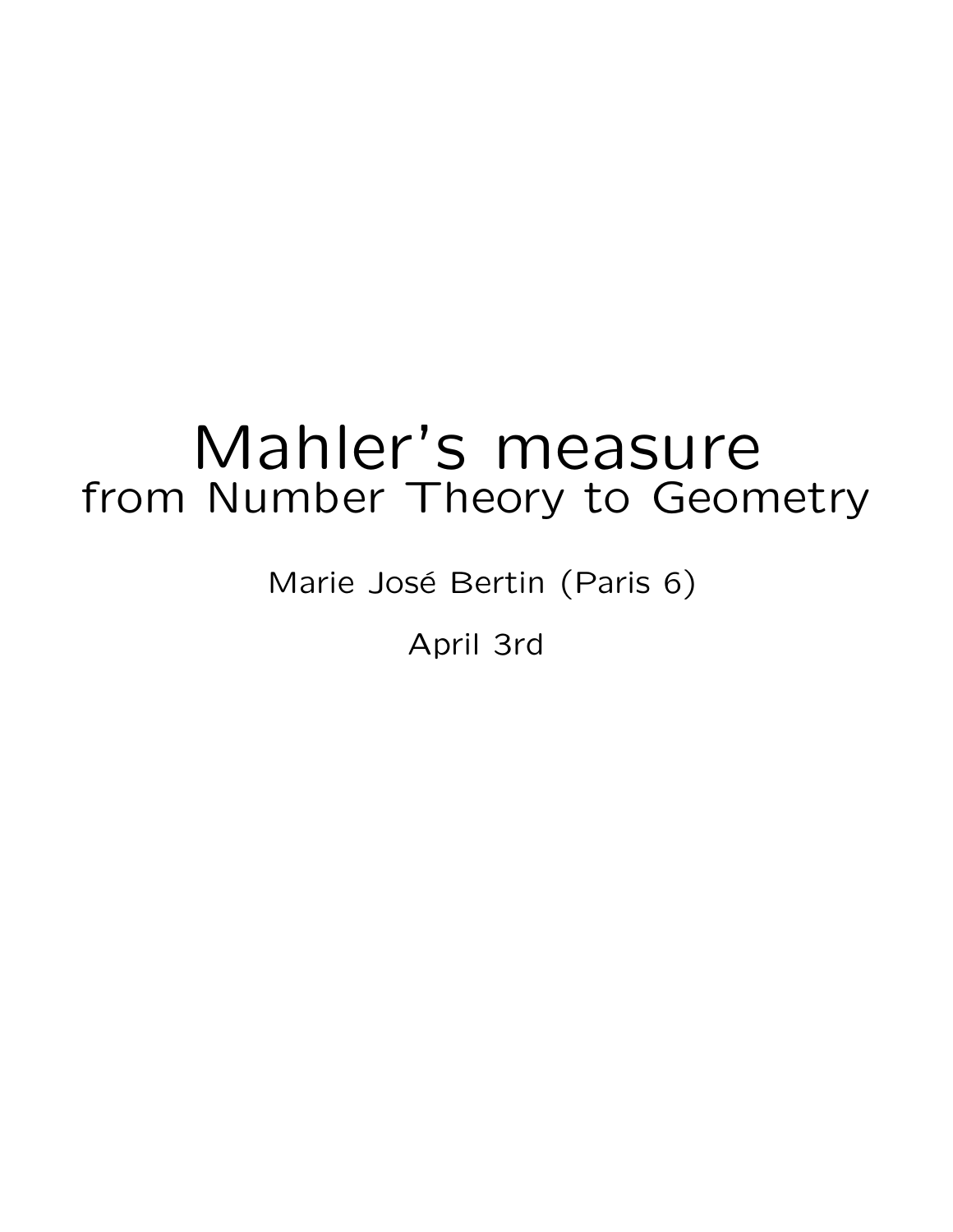## I INTRODUCTION

The first interested in was D.H.Lehmer

" On factorization of certain cyclotomic functions" (1933)

with his famous question (still unsolved): does there exist a monic irreducible polynomial P, non cyclotomic, with integer coefficients such that

 $\Omega(P) := \prod max(|\alpha|, 1) < \Omega(P_0) \simeq 1.1762...$  $P(\alpha)=0$ 

where  $P_0$  is the Lehmer's polynomial

$$
X^{10} + X^9 - X^7 - X^6 - X^5 - X^4 - X^3 + X + 1?
$$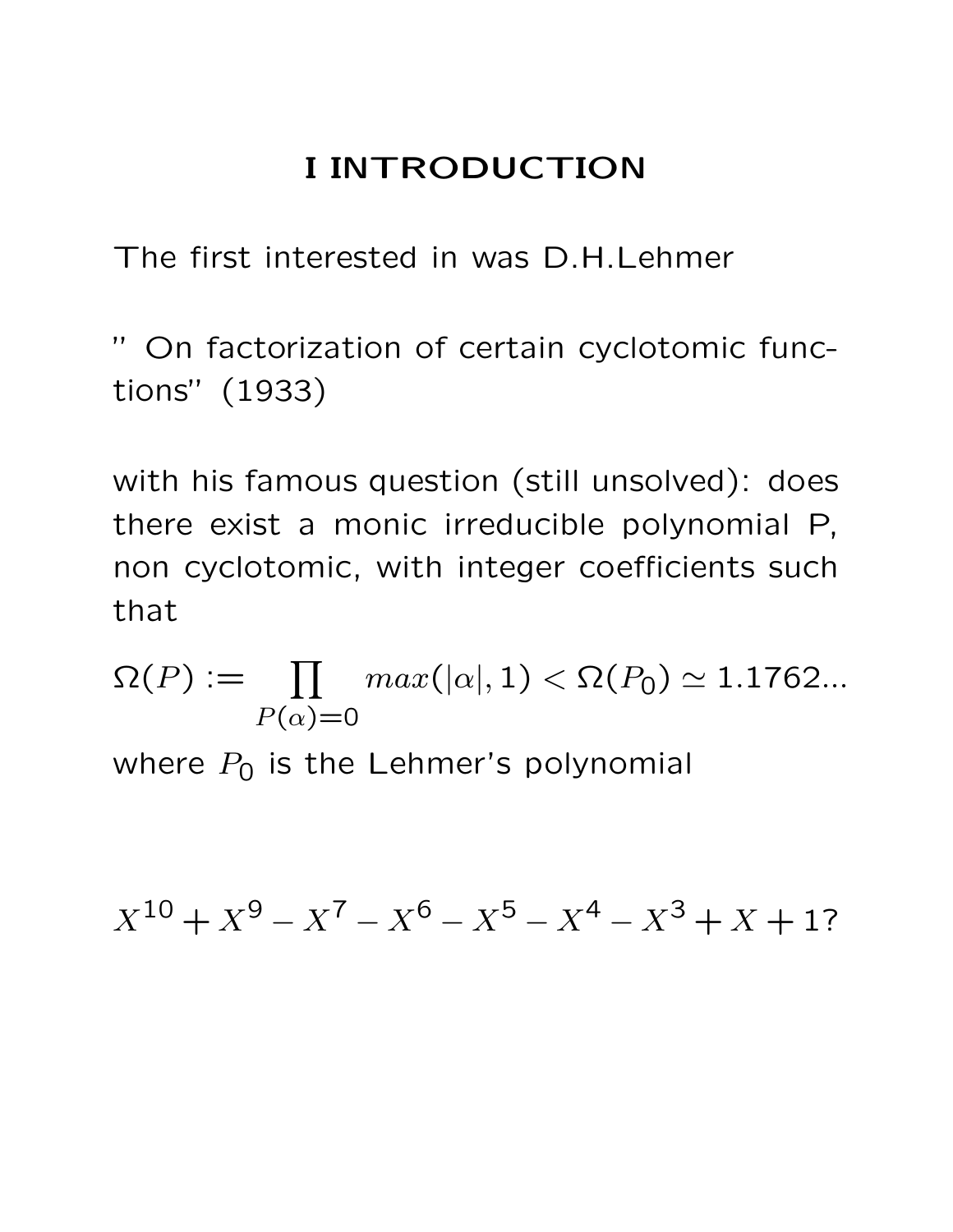In fact

$$
\Omega(P) = M(P)
$$

the Mahler measure of  $P$  (introduced by Mahler in 1962).

The logarithmic Mahler's measure of a polynomial  $P$  is

$$
m(P) := \frac{1}{(2\pi i)^n} \int_{\mathbb{T}^n} \log |P(x_1, \dots, x_n)| \frac{dx_1}{x_1} \dots \frac{dx_n}{x_n}
$$

and the Mahler's measure

$$
M(P) = exp(m(P)).
$$

By Jensen's formula, if  $P \in \mathbb{Z}[X]$  is monic, then

$$
M(P) = \prod_{P(\alpha) = 0} max(|\alpha|, 1).
$$

The first partial answer to Lehmer's question is due to Smyth (1971)

$$
M(P) \ge M(X^3 - X - 1) \simeq 1.32...
$$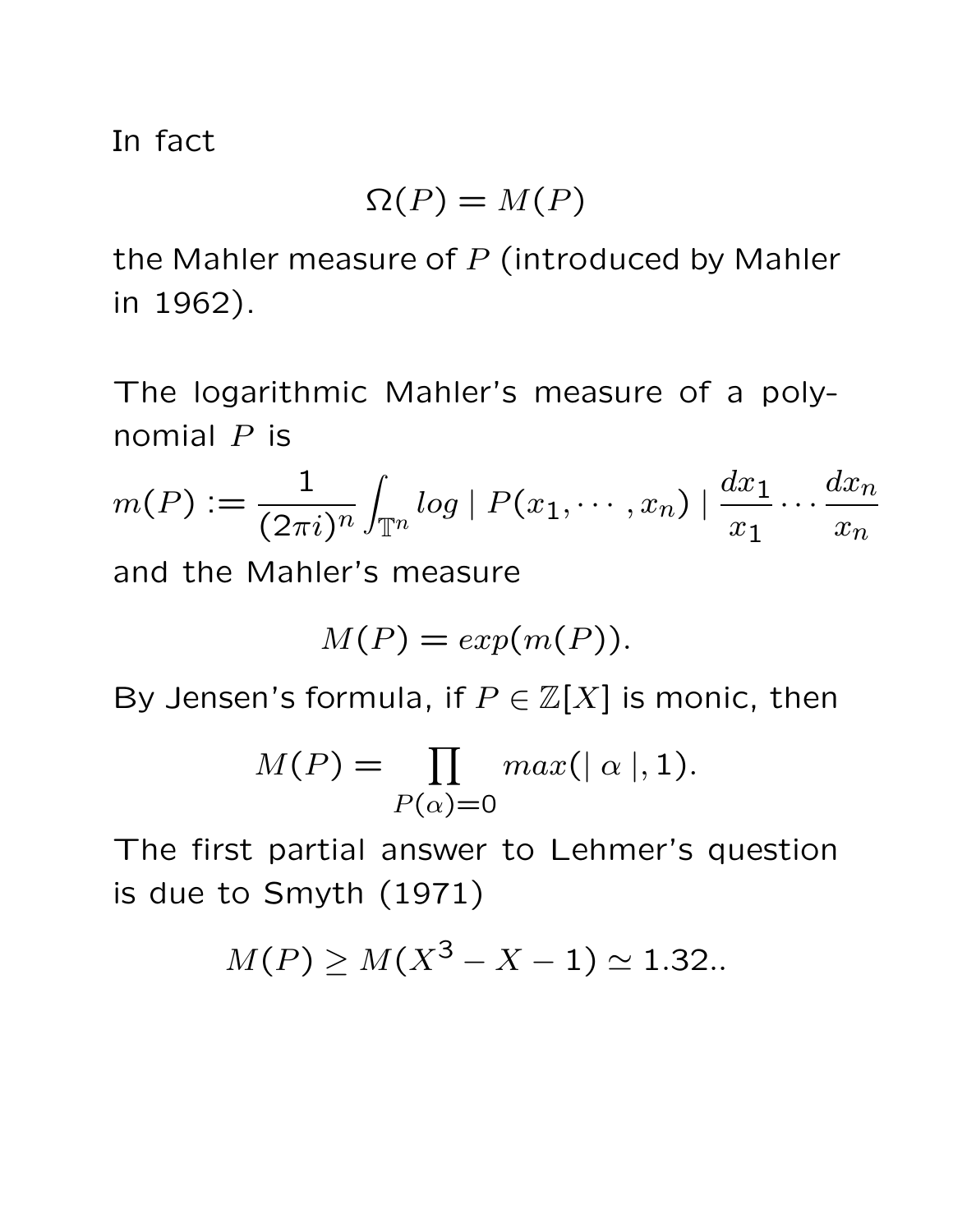if  $P$  is non reciprocal. The obstruction for Lehmer's question is therefore the reciprocal polynomials.

Boyd's limit formula (1981)

$$
m(P(x, x^N)) \longrightarrow m(P(x, y))
$$

is a hope to get small measures in one variable from small measures in two variables.

$$
M((x+1)y2 + (x2 + x + 1)y + x(x+1)) = 1.25...
$$
  

$$
M(y2 + (x2 + x + 1)y + x2) = 1.28.
$$

are the smallest known measures in two variables.

At the same time Smyth obtained the first explicit Mahler measures:

$$
m(x + y + 1) = L'(\chi_{-3}, -1)
$$

$$
m(x + y + z + 1) = \frac{7}{2\pi^2}\zeta(3)
$$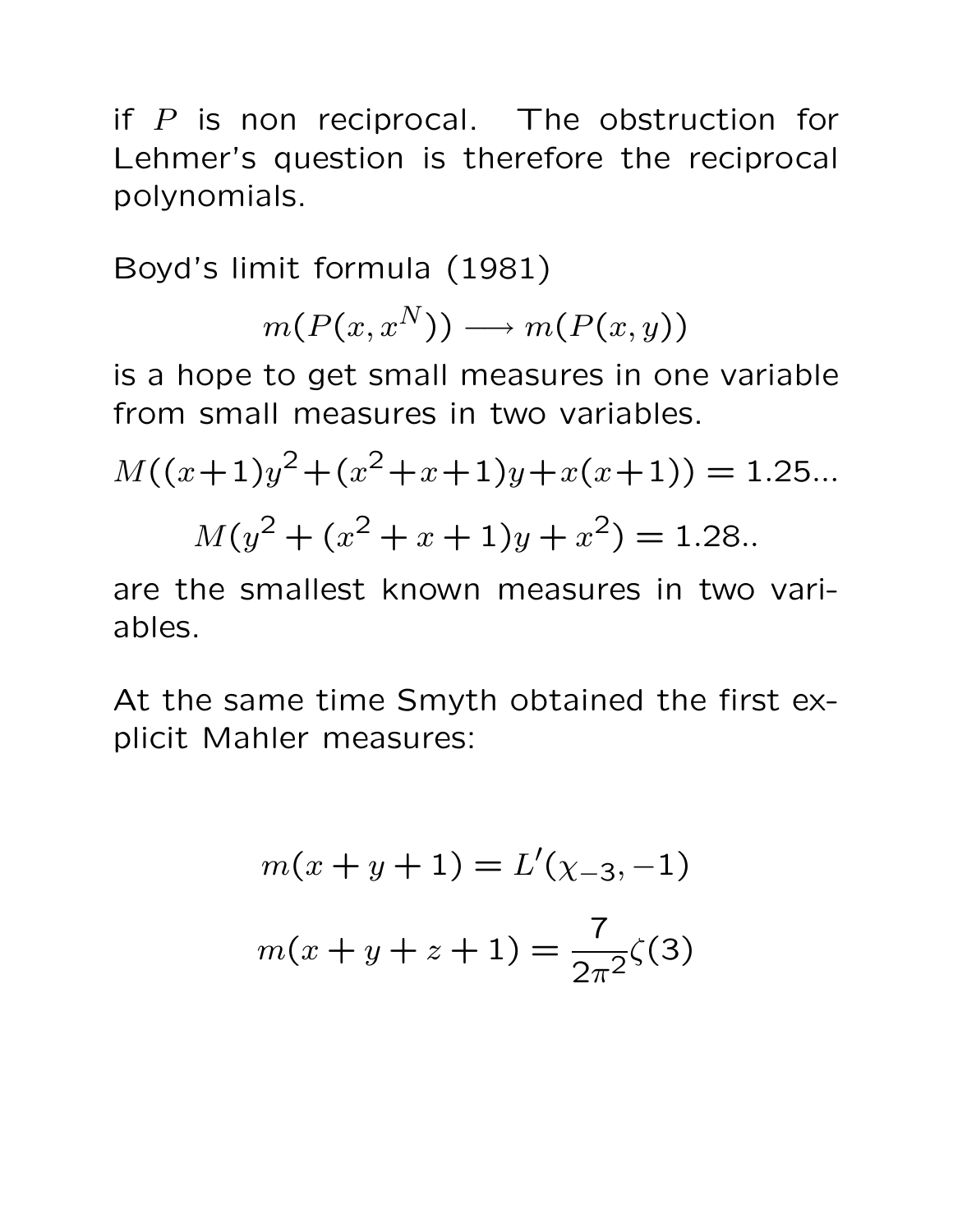Deninger (1996) guessed

$$
m(x + \frac{1}{x} + y + \frac{1}{y} + 1) \stackrel{?}{=} \frac{15}{4\pi^2}L(E, 2) = L'(E, 0)
$$

Since then, an abundant literature in this area, three Conferences on the Mahler measure and developments in many mathematics domains.

I want to focus on two questions.

- There are experimental relations between the Mahler measure of different polynomials. Can we prove these relations? What they encode?
- How the geometry of the curve or the surface is involved in the explicit expressions?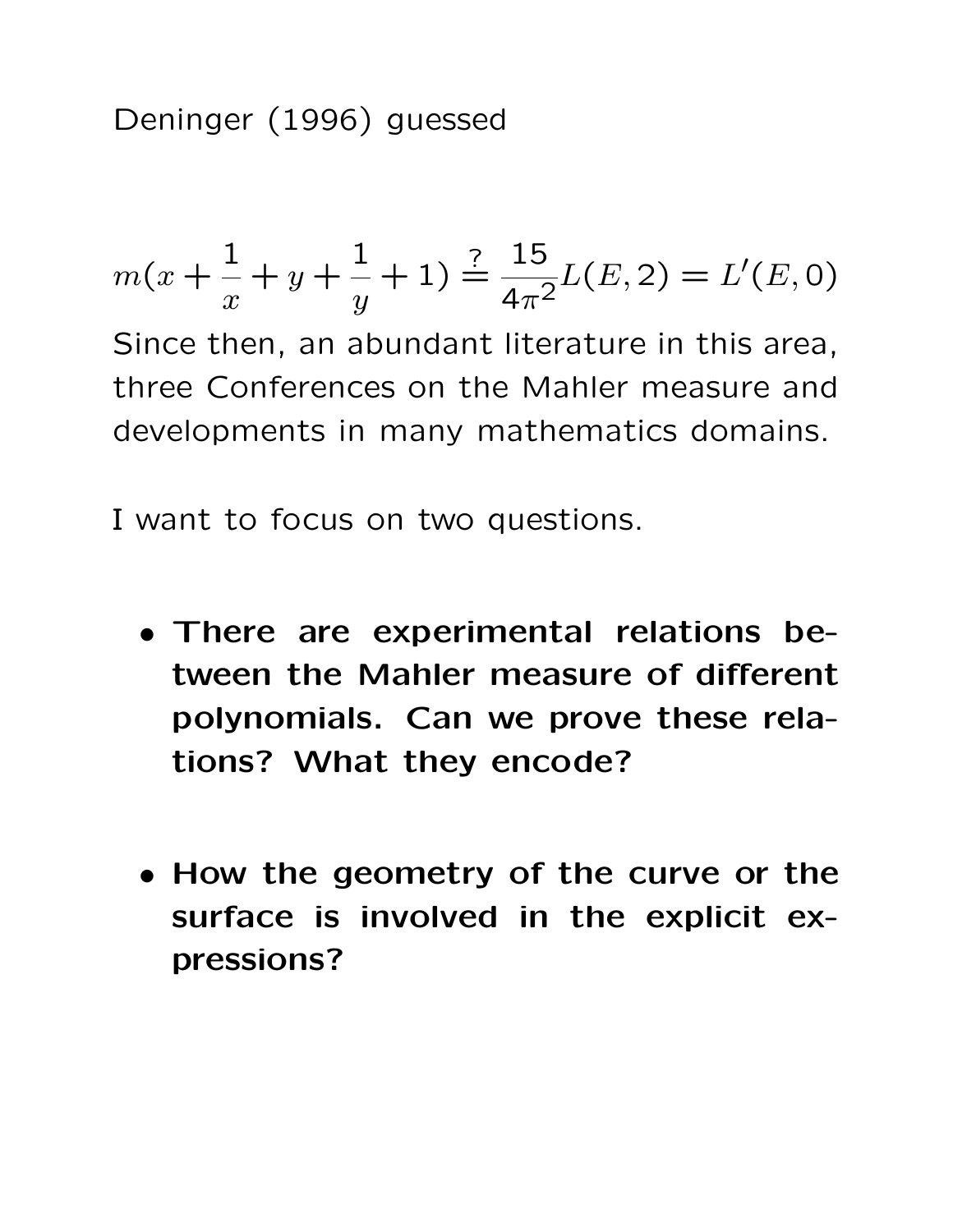## II CURVES OF GENUS 0

Let me take an example.

For

$$
P = (y^2(x+1)^2 + 2y(x^2 - 6x + 1) + (x+1)^2)
$$
  
Boyd guessed (1998)

$$
m(P) \stackrel{?}{=} 4L'(\chi_{-4}, -1) = \frac{8}{\pi}L(\chi_{-4}, 2)
$$

$$
L(\chi_{-4}, 2) = 1 - \frac{1}{3^2} + \frac{1}{5^2} + \dots = G
$$

G being the Catalan's constant.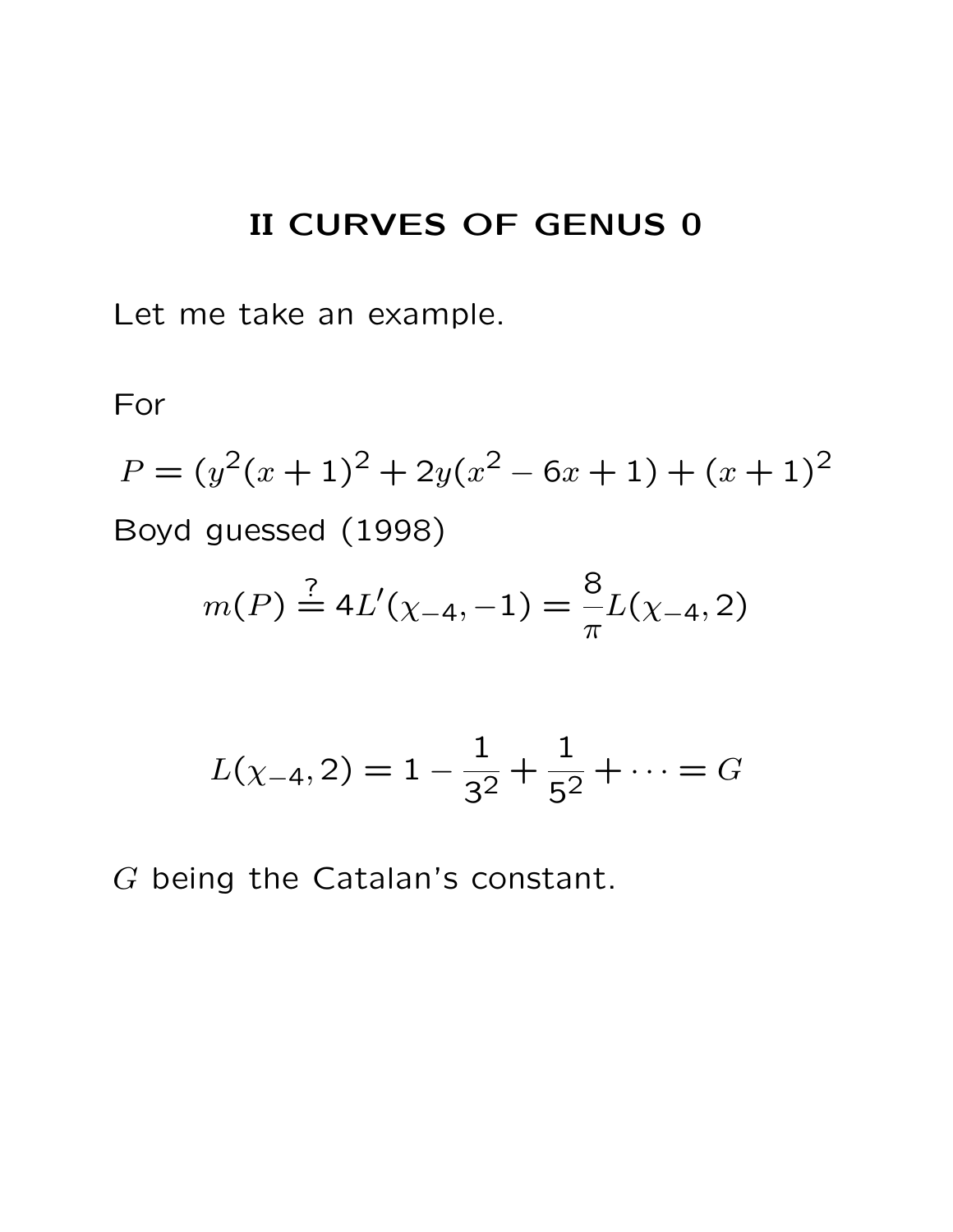P defines a singular elliptic curve with  $(1, 1)$  as double point.

Put  $x = 1 + X$  and  $y = 1 + Y$ , complete the square,

$$
(Y(X+2)^2 + 2X^2)^2 = -16X^2(X+1).
$$

Hence the parametrization of the two branches of the curve

$$
x_1 = -t^2 \qquad y_1 = -\left(\frac{1+t}{1-t}\right)^2
$$

$$
x_2 = -t^2 \qquad y_1 = -\left(\frac{1-t}{1+t}\right)^2
$$

But,

$$
m(P) = \frac{1}{(2\pi i)^2} \int_{|x|=1} \int_{|y|=1} \log |P(x,y)| \frac{dx \, dy}{x \, y}
$$
  
= 
$$
\frac{1}{2\pi i} \int_{|x|=1} \log(\max(|y_1|, |y_2|)) \frac{dx}{x}
$$
  
= 
$$
\frac{1}{2\pi i} \int_{\Gamma} \eta_2(2)(x, y)
$$

where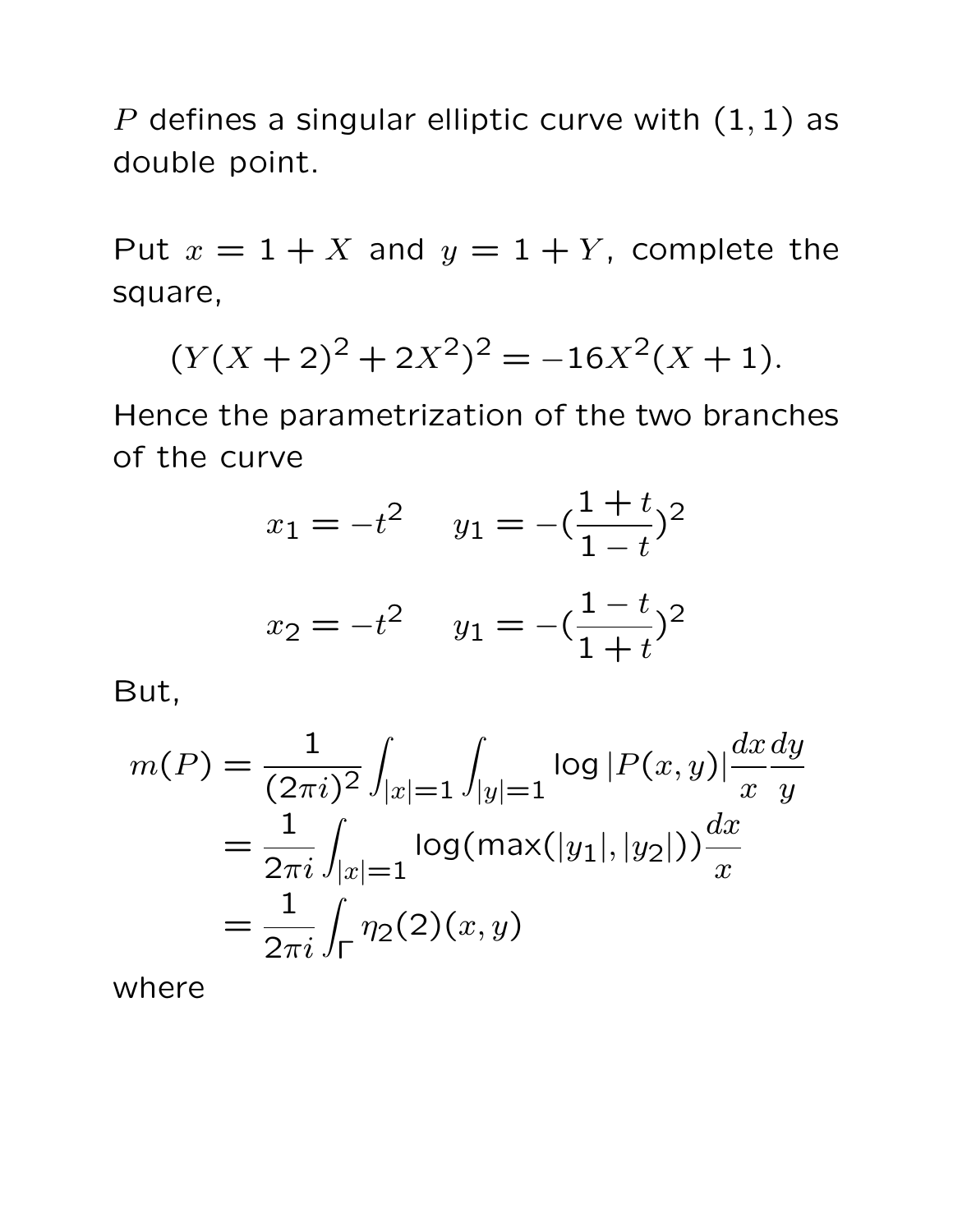$\eta_2(2)(x,y) = \log|y|di \arg x - \log|x|di \arg y$ is a differential form on the variety Γ  $\Gamma = \{ (x, y) \in \mathbb{C}^2 / \ (x, y) \in C \ |x| = 1, \ |y| = 1 \}.$ 

By parametrization,

$$
m(P) = -\frac{1}{2\pi i} \left( \int_{\gamma_1} \eta_2(2)(x_1(t), y_1(t)) + \frac{1}{2\pi i} \left( \int_{\gamma_2} \eta_2(2)(x_2(t), y_2(t)) \right) \right)
$$

Now  $\eta_2(2)$  has something to do with the Bloch-Wigner dilogarithm D

$$
D(x) := \Im Li_2(x) + \log|x| \arg(1-x)
$$

univalued, real analytic in  $\mathbb{P}^1(\mathbb{C})\backslash\{0,1,\infty\}$ , continuous in  $\mathbb{P}^1(\mathbb{C})$ 

$$
\hat{D}(x) = iD(x)
$$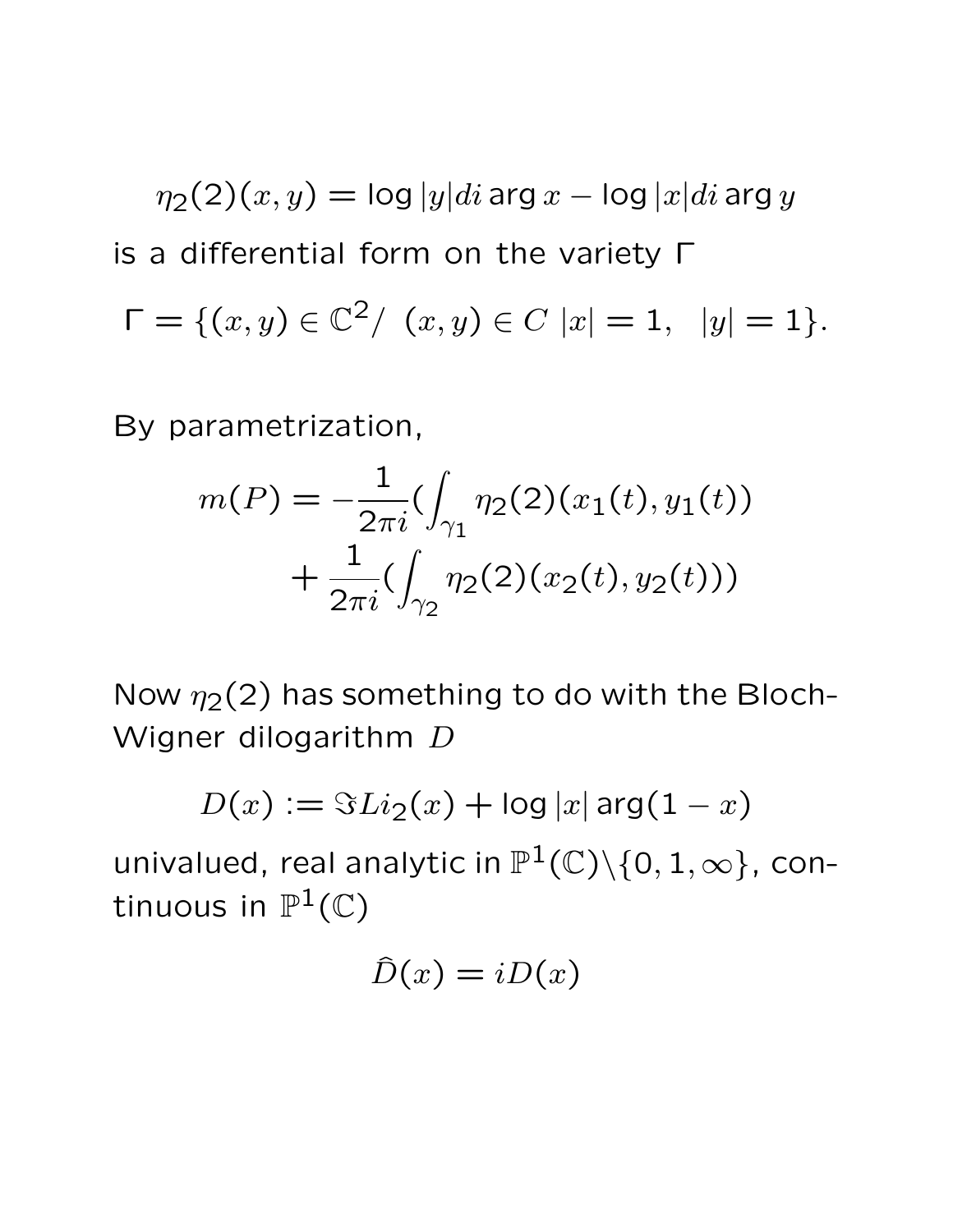$$
d\widehat{D}(x) = \eta_2(2)(x, 1-x)
$$

Because of properties of  $\eta_2(2)$ 

- multiplicative in each variable
- antisymetric

• if 
$$
\alpha \neq \beta
$$
  
\n
$$
\eta_2(2)(t - \alpha, t - \beta) = \eta_2(2)\left(\frac{t - \alpha}{t - \beta}, 1 - \frac{t - \alpha}{t - \beta}\right)
$$
\n
$$
+ \eta_2(2)(t - \alpha, \alpha - \beta)
$$
\n
$$
+ \eta_2(2)(\beta - \alpha, t - \beta)
$$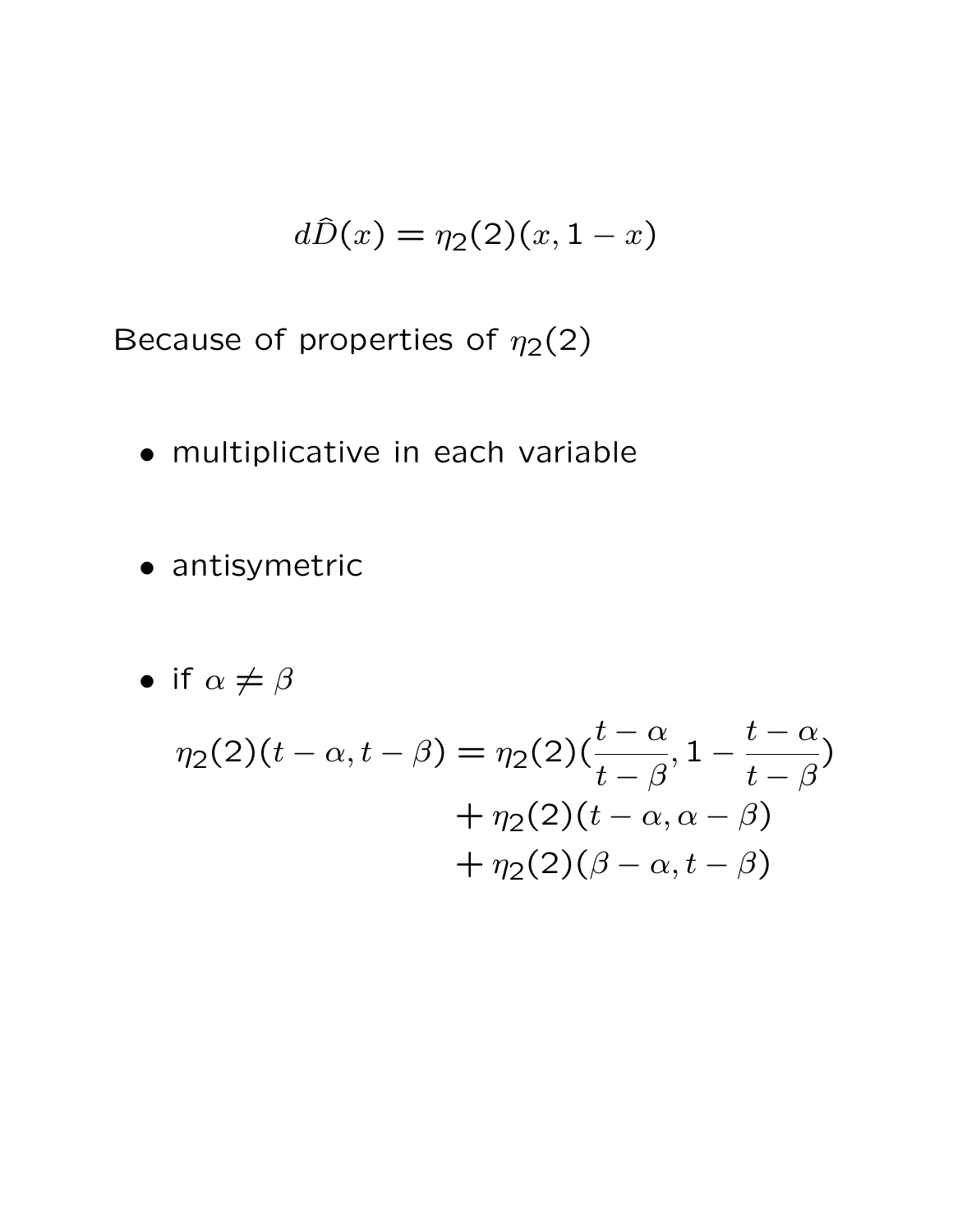so

$$
m(P) = -\frac{1}{2\pi i} \int_{\gamma_1} 4d\hat{D}(-t) - 4d\hat{D}(t)
$$
  
\n
$$
-\frac{1}{2\pi i} \int_{\gamma_2} -4d\hat{D}(-t) + 4d\hat{D}(t)
$$
  
\n
$$
=\frac{2}{\pi} [D(t) - D(-t)]_{-i}^{i} + \frac{2}{\pi} [D(-t) - D(t)]_{i}^{-i}
$$
  
\n
$$
=\frac{16}{\pi} D(i)
$$
  
\n
$$
= 4d_4
$$

So for some "good" genus 0 curves, the Mahler measure encodes the Bloch-Wigner dilogarithm hence the Bloch groups.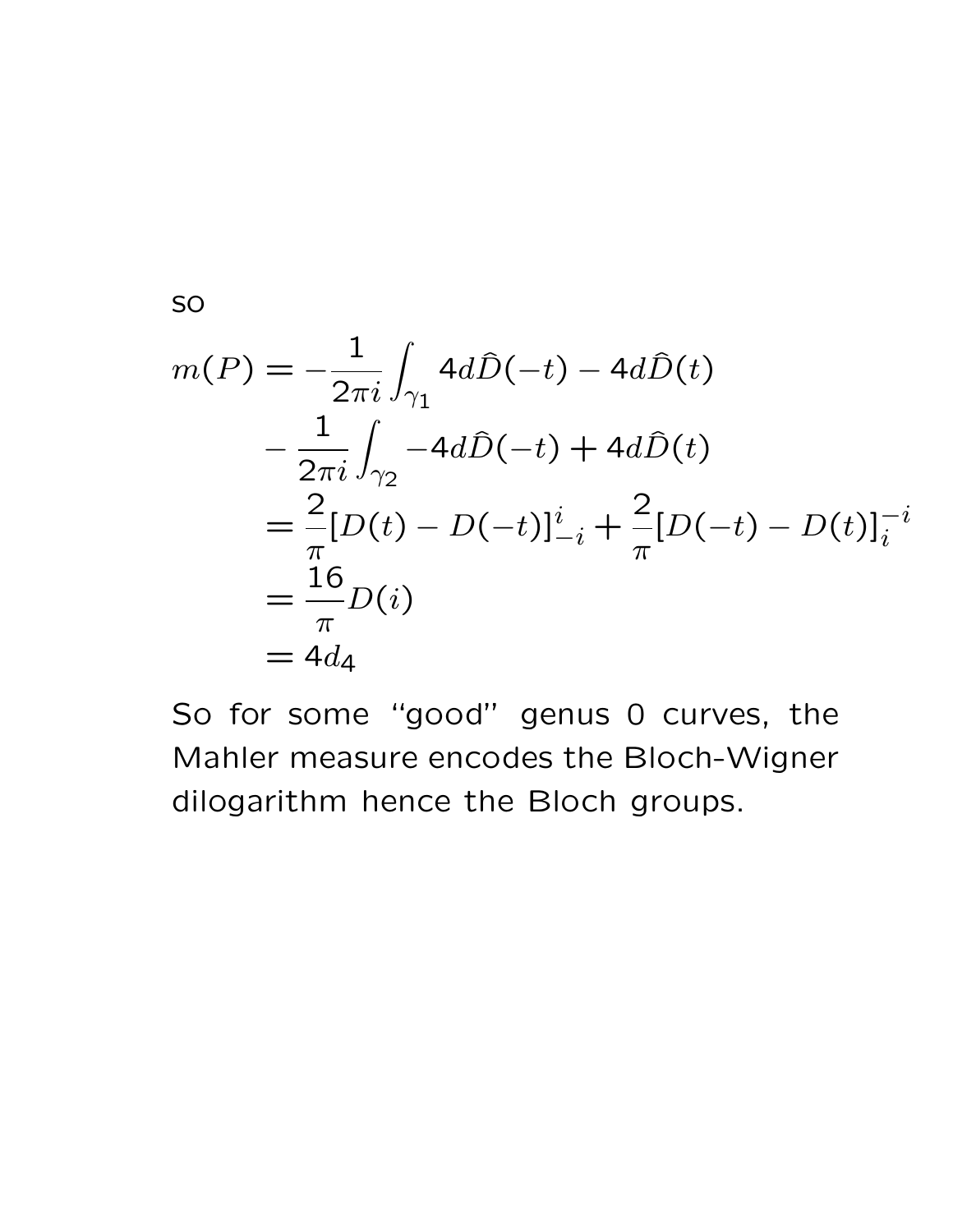### The Bloch groups

Let  $F$  a field and define  $R_2(F) \subset \mathbb{Z}[{\mathbb{P}}_F^1$  $\frac{1}{F}$ ]

 $R_2(F) := [x] + [y] + [1 - xy] + [$  $1-x$  $1 - xy$  $+\left[\frac{1-y}{1}\right]$  $1 - xy$ ]  $B_2(F) \mathrel{\mathop:}= \mathbb{Z}[\mathbb{P}^1_F$  $\frac{1}{F}$ ]/R<sub>2</sub>(F)

$$
B_2(F) \stackrel{\delta_1^2}{\rightarrow} \Lambda^2 F^*
$$

$$
\delta_1^2([x]_2) = x \wedge (1 - x)
$$

The class of x in  $B_2(F)$ ,  $[x]_2$ , behaves like a Bloch-Wigner dilogarithm.

The complex

$$
B_F(2)\bigotimes \mathbb{Q}:B_2(F)_{\mathbb{Q}}\stackrel{\delta_1^2}{\to}(\Lambda^2F^*)_{\mathbb{Q}}
$$

has a cohomology related to  $K$ -theory by Matsumoto's theorem

$$
H^2(B_F(2)) \simeq K_2(F)
$$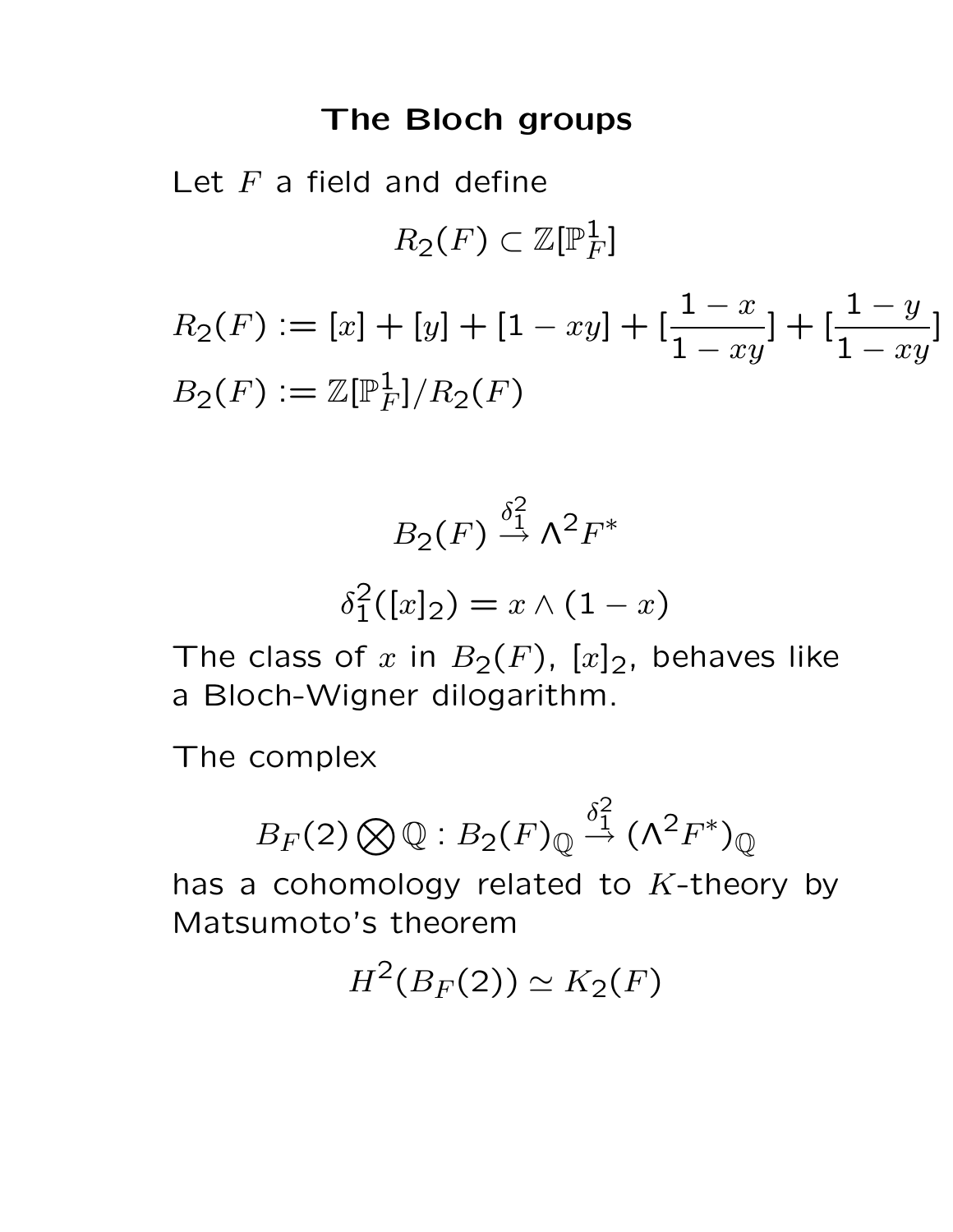The first Smyth's result can be treated in that context (Lalin).

There are "good" curves for this method (Vandervelde).

For them, the Mahler measure are dilogarithms of algebraic numbers plus eventually a term in  $\zeta_F(2)$ .

One of the "good" condition for a polynomial is to be"tempered".

Definition A polynomial in two variables is tempered if the polynomials of the faces of its Newton polygon has only roots of unity.

$$
y^2 + y + x^2 + x + 1
$$

is tempered

But

$$
P := (x^2 + x - 1)y^2 + (x^2 + 5x + 1)y - x^2 + x + 1
$$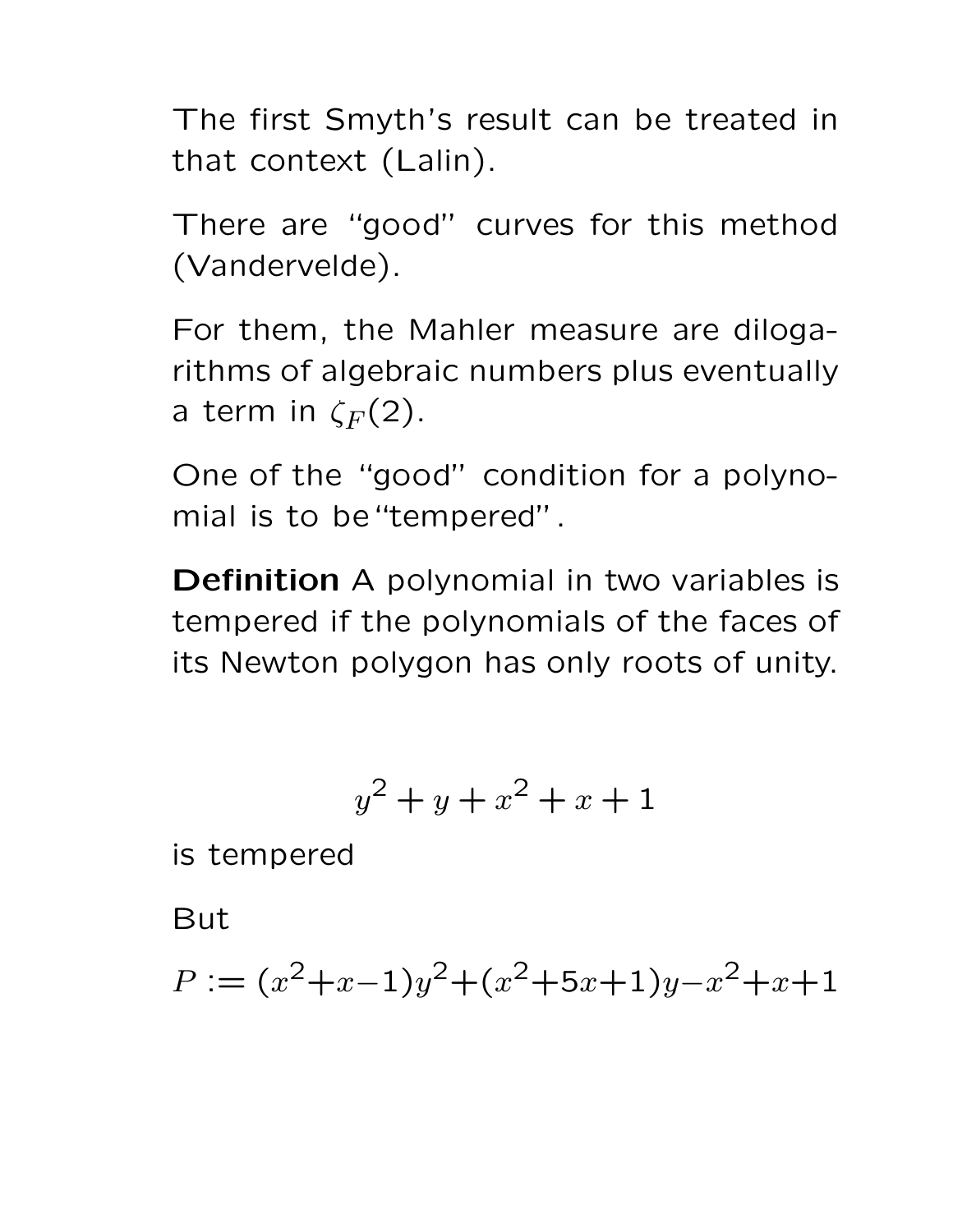is not tempered.

Boyd guessed for  $m(P)$  the formula

$$
A := m(P) = \frac{?}{3} \log \phi + \frac{1}{6} d_{15}
$$

$$
d_{15} = L'(\chi_{-15}, 1)
$$

where  $\chi_{-15}$  is the odd primitive character of conductor 15.

By Bloch's formula,

$$
\frac{1}{6}L'(\chi_{-15},-1)
$$

= 5  $4\pi$  $[D(\zeta_{15} + D(\zeta_{15}^2) + D(\zeta_{15}^4) + D(\zeta_{15}^8)]$ 

Using some parametrization, I got

$$
A = \frac{2}{3}\log \phi - D(-j\frac{2(1-\sqrt{5})}{2}) - D(j\frac{1-\sqrt{5}}{2}) - D(-j\frac{1+\sqrt{5}}{2}) - D(j\frac{1+\sqrt{5}}{2})
$$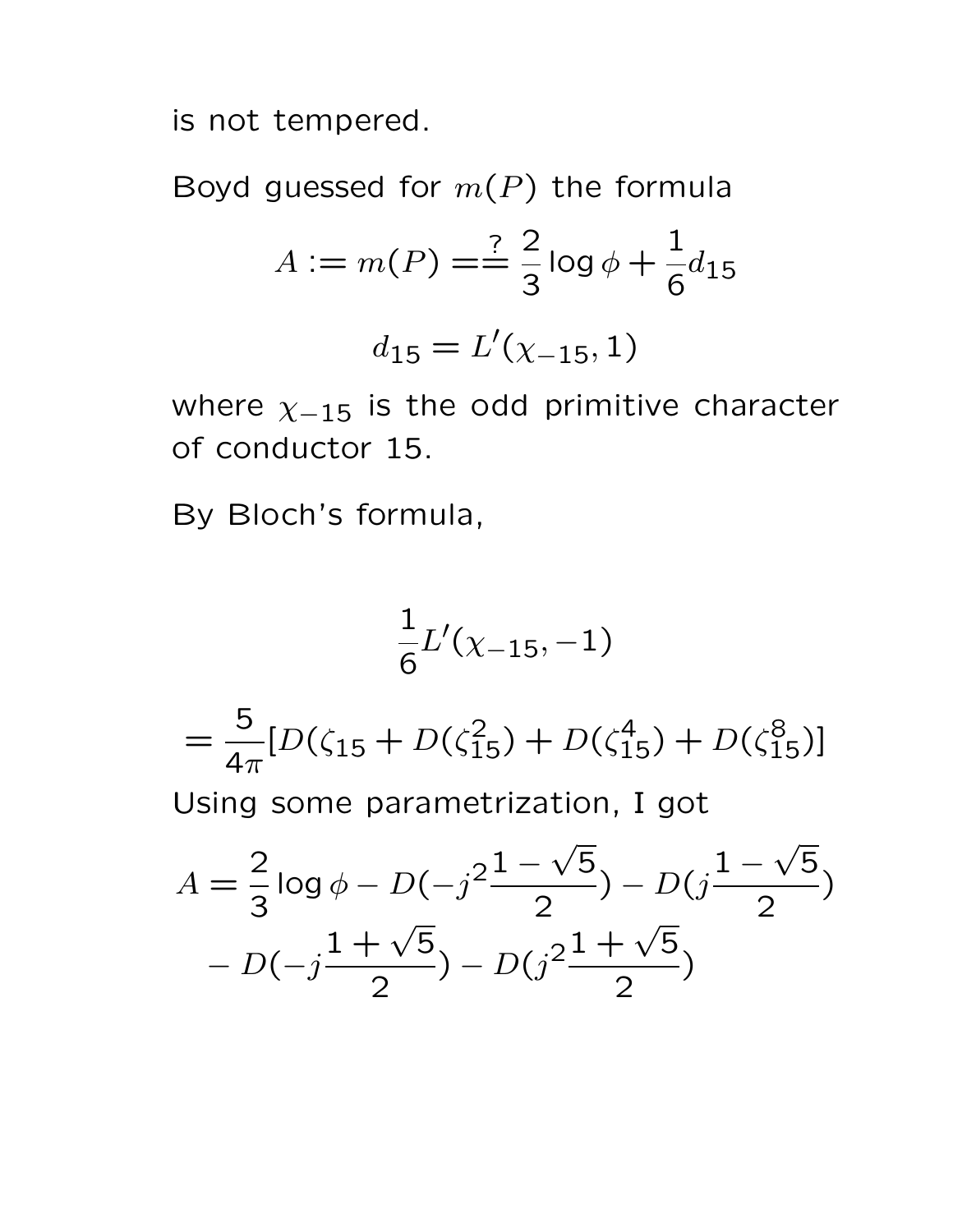**Numerically** 



$$
E := \frac{5}{4} [D(\zeta_{15} + D(\zeta_{15}^2) + D(\zeta_{15}^4) + D(\zeta_{15}^8)]
$$

So, even if the polynomial is not "tempered", there is underneath a relation between dilogarithms hence the objects are living in a Bloch group.

And by Galois descent in the Bloch group, C and E live in  $B_2(\mathbb{Q})$ √  $\overline{-15})_{\mathbb Q}.$ 

I have not yet guessed to which element in  $B_2(\mathbb{Q}(\$ √  $\overline{-15})_{\mathbb Q}$ ,  $C$  and  $E$  are equal.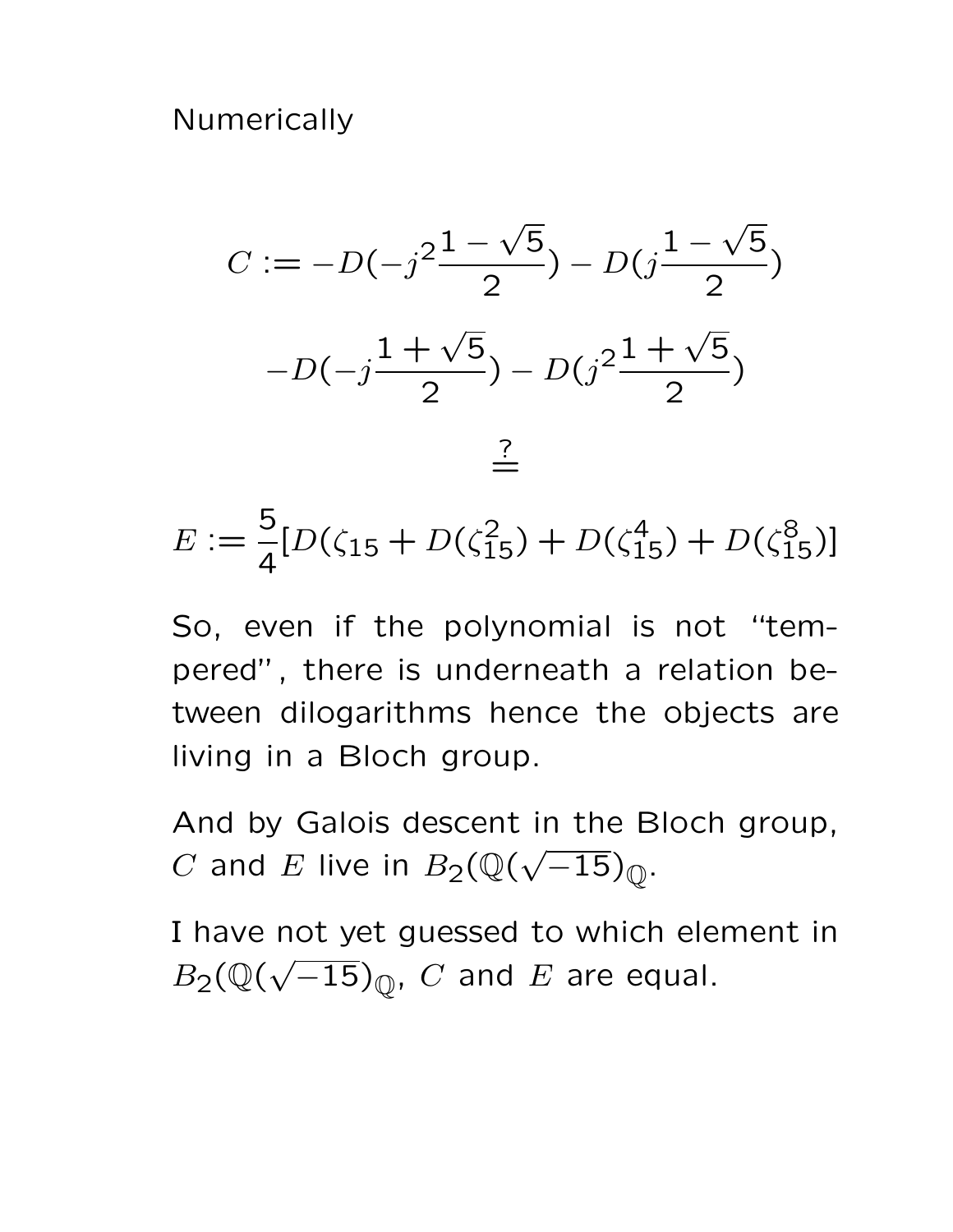## III CURVES OF GENUS 1

Let

$$
P = (x+1)(y+1)(x+y+1) + xy
$$

and

$$
Q = y'^2 - (x'^2 + 2x' - 1)y' + x'^3
$$

Theorem (B. (2004))

$$
7m(Q) = 5m(P)
$$

#### Why?

If  $P$  defines a "good" curve of genus 1, such an equality encodes the  $K$ -theory of an elliptic curve.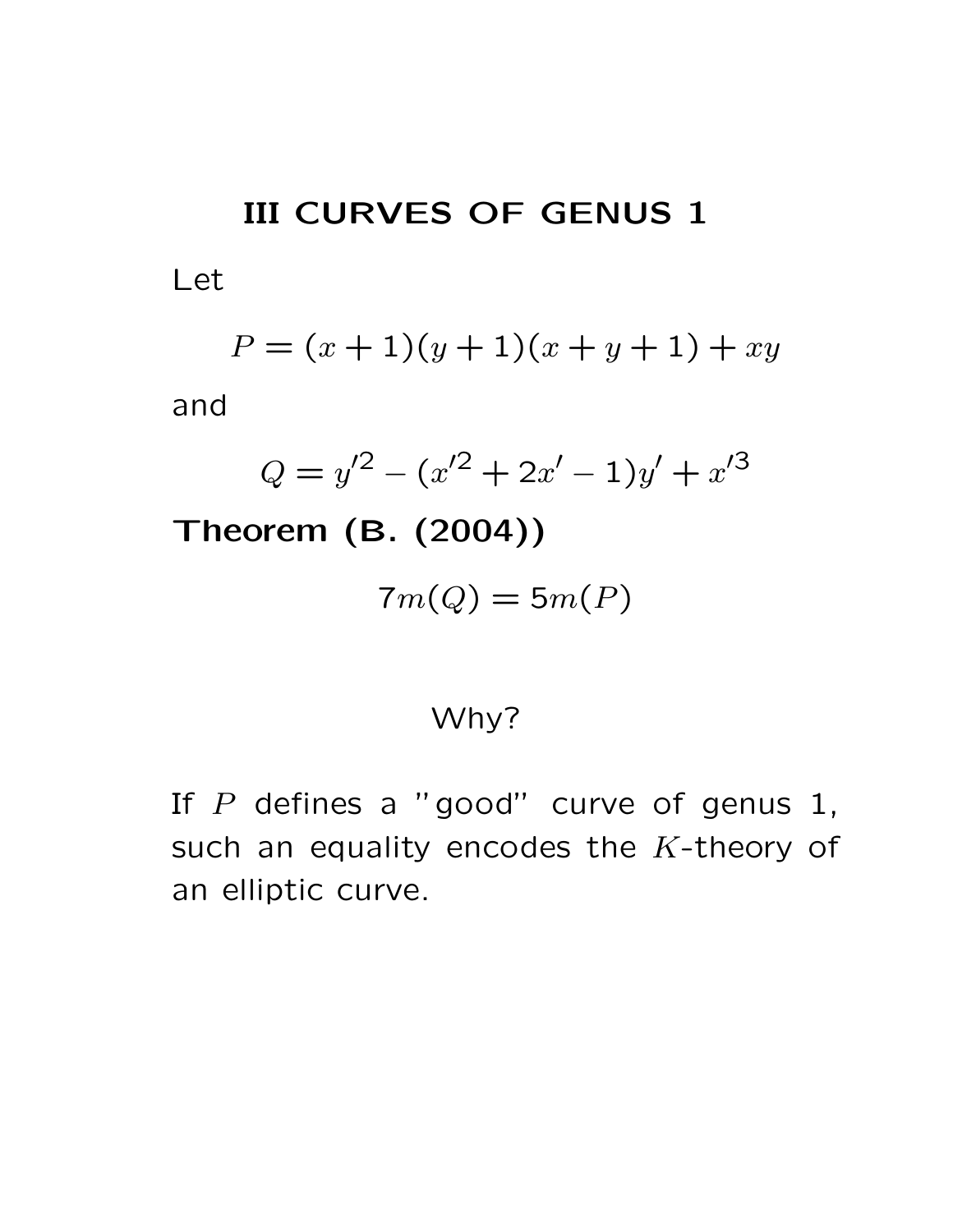#### The elliptic regulator

Let K be a field. By Matsumoto,  $K_2(K)$ can be described in terms of symbols  $\{f,g\}$ , f and  $g \in K^*$  and relations.

The relations are

$$
- \{f_1 f_2, g\} = \{f_1, g\} + \{f_2, g\}
$$

$$
- \{f, g_1 g_2\} = \{f, g_1\} + \{f, g_2\}
$$

$$
- \{1 - f, f\} = 0
$$

For example, if  $v$  is a discrete valuation on K with maximal ideal  $M$  and residual field  $k$ , Tate's tame symbol

$$
(x,y)_v \equiv (-1)^{v(x)v(y)} \frac{x^{v(y)}}{y^{v(x)}} \qquad (mod \mathcal{M})
$$

defines a homomorphism

$$
\lambda_v: K_2(F) \to k^*.
$$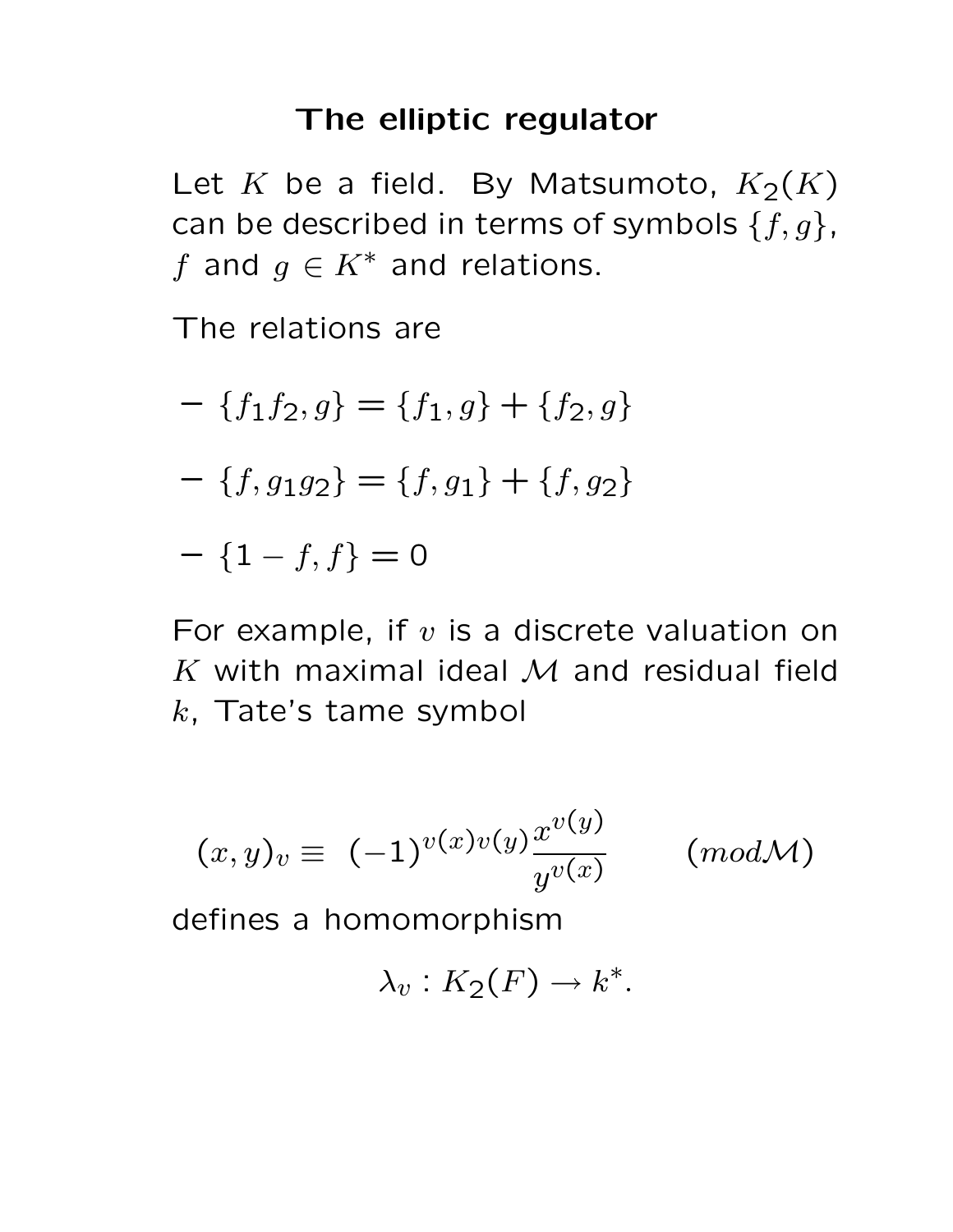Let E be an elliptic curve on  $\mathbb Q$  and  $\mathbb Q(E)$  its rational function field. To any  $P \in E(\bar{Q})$  is associated a valuation on  $\mathbb{Q}(E)$  that gives the homomorphism

 $\lambda_P:K_2({\mathbb Q}(E))\to{\mathbb Q}(P)^*$ 

and the exact sequence

$$
0 \to K_2(E) \otimes \mathbb{Q} \to K_2(\mathbb{Q}(E)) \otimes \mathbb{Q} \xrightarrow{\lambda} \\ \bigsqcup_{P \in E(\overline{\mathbb{Q}})} \mathbb{Q}(P)^* \otimes \mathbb{Q} \to \cdots.
$$

By definition  $K_2(E)$  is modulo torsion

 $K_2(E) \simeq \ker \lambda = \cap_P \ker \lambda_P \subset K_2(\mathbb{Q}(E)).$ 

By a theorem due to Villegas, under some hypothesis, if  $P\in\mathbb{Q}[x^{\pm},y^{\pm}]$  defines a smooth curve C, we get

$$
\{x,y\} \in K_2(C).
$$

In particuliar, if

$$
P(x, y) = (x + y + 1)(x + 1)(y + 1) + xy
$$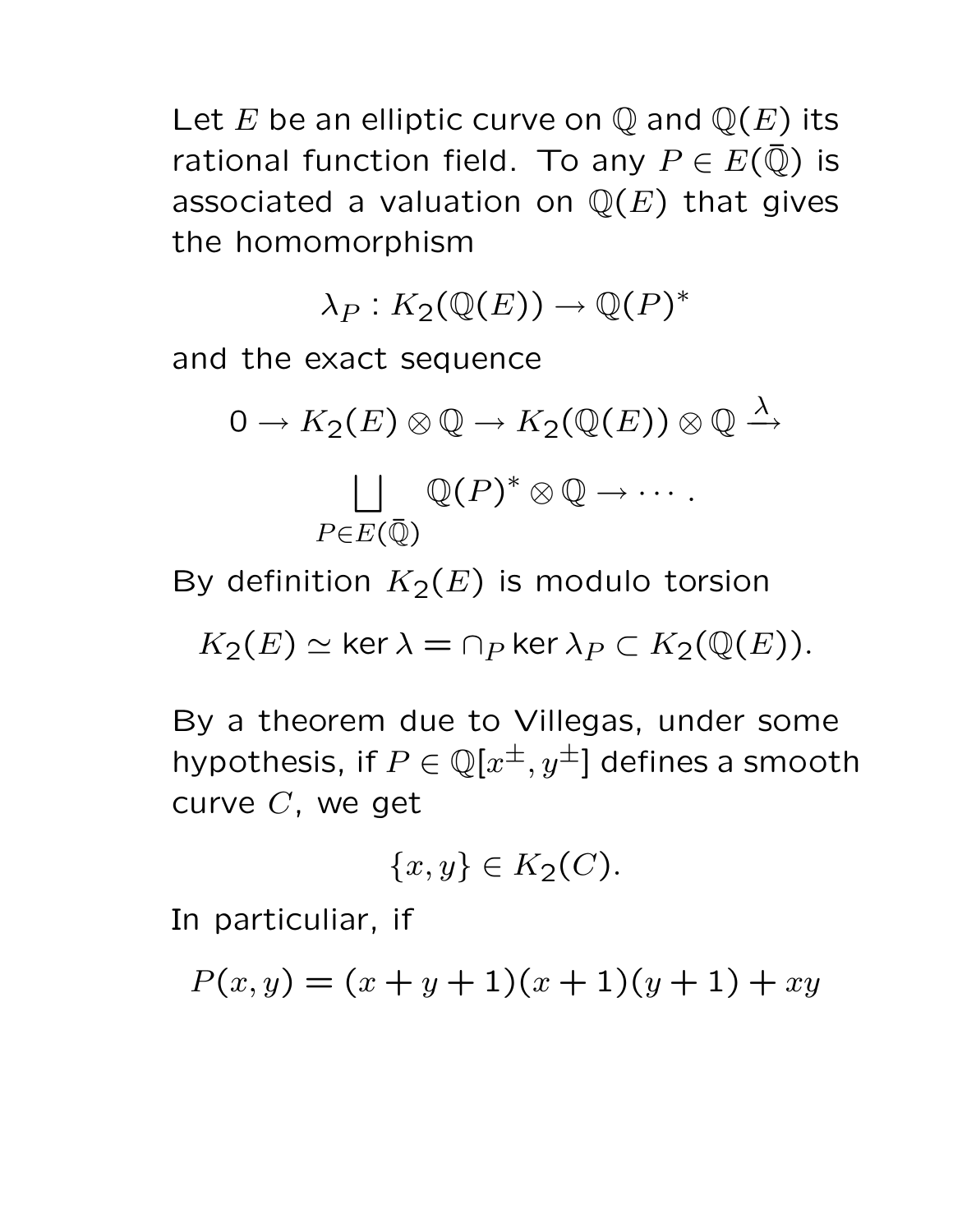we get

$$
\{x,y\}\in K_2(E).
$$

Let  $f$  et  $g$  dans  $\mathbb{Q}(E)^*$  and define

 $\eta(f,g) = \log |f| \cdot darg g - \log |g| \cdot darg f.$ 

**Definition** The elliptic regulator  $r$  of  $E$  is given by

$$
\begin{array}{rcl} r: K_2(E) & \rightarrow & \mathbb{R} \\ \{f, g\} & \mapsto & \frac{1}{2\pi} \int_{\gamma} \eta(f, g) \end{array}
$$

for a suitable loop  $\gamma$  generating  $H_1(E,\Z)^-\subset$  $H_1(E, \mathbb{Z})$  where the complex conjugation acts by  $-1$ .

The elliptic dilogarithm  $D^E(P)$ 

$$
E(\mathbb{C}) \simeq \mathbb{C}/\mathbb{Z} + \tau \mathbb{Z} \to \mathbb{C}^*/q^{\mathbb{Z}}
$$

$$
(\mathcal{P}(u), \mathcal{P}'(u)) \to u(mod.\lambda) \mapsto e^{2\pi i u} = z
$$

Define

$$
D^{E}(P) = \sum_{n=-\infty}^{+\infty} D(q^{n}z)
$$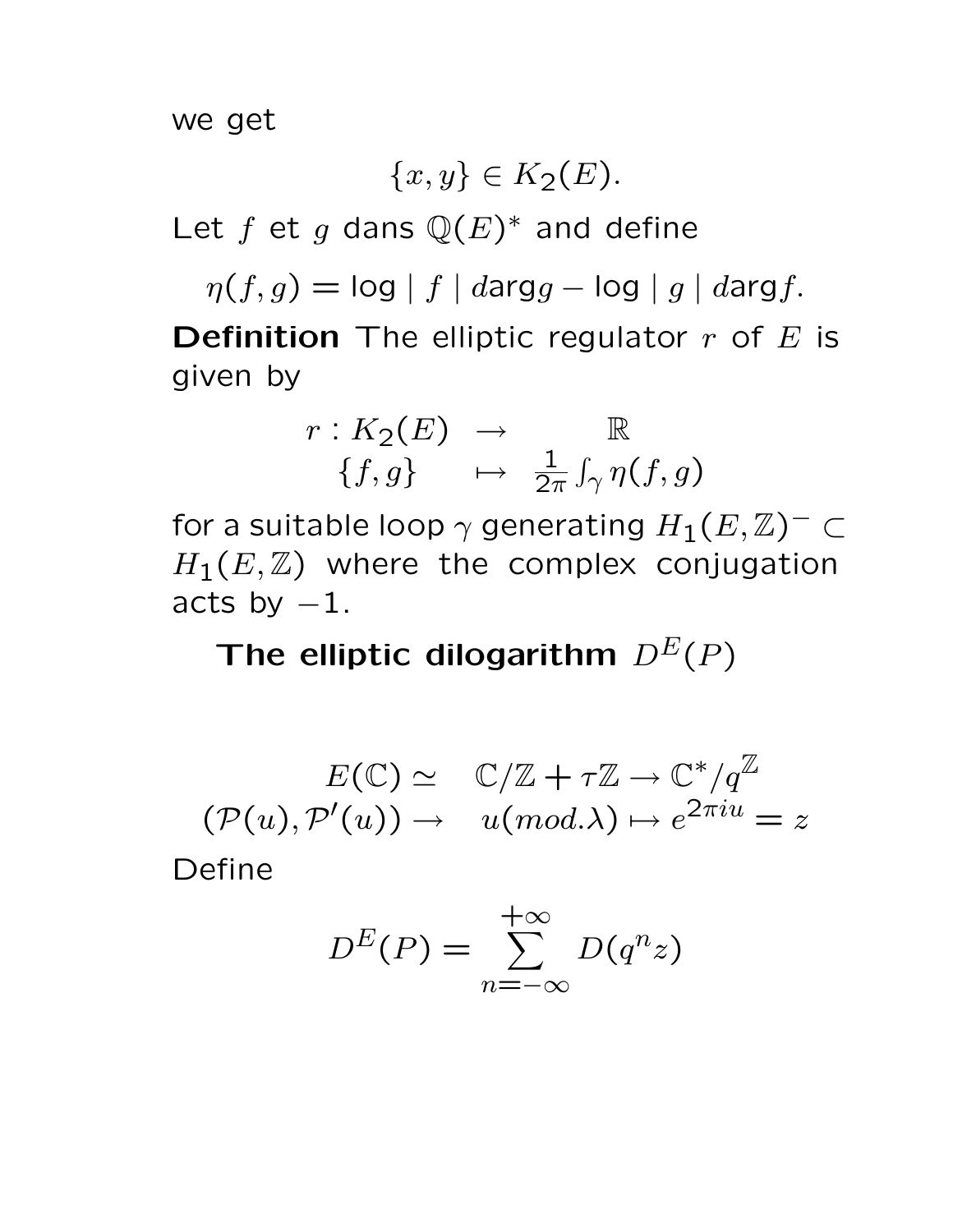for  $P \in E(\mathbb{C})$  and D the Bloch-Wigner dilogarithm.

 $D^E$  can be extended to divisors on  $E(\mathbb{C})$ and is also related to the elliptic regulator.

Now

$$
m(P) = -\frac{1}{2\pi i} \int_{|x|=1} \log |y_1| \frac{dx}{x}
$$

$$
= \frac{1}{2\pi} \int_{\sigma} \eta(x, y)
$$

But  $\sigma$  generates  $H_1(E,\mathbb{Z})^-$ , so

$$
m(P) = \pm r(\lbrace x, y \rbrace)
$$

For the same reasons,

$$
m(Q) = \pm r(\lbrace x', y' \rbrace)
$$

Comparing these regulators with the regulator of the isomorphic elliptic curve  $X_1(11)$ 

$$
Y^2 + Y - X^3 + X^2 = 0
$$

one gets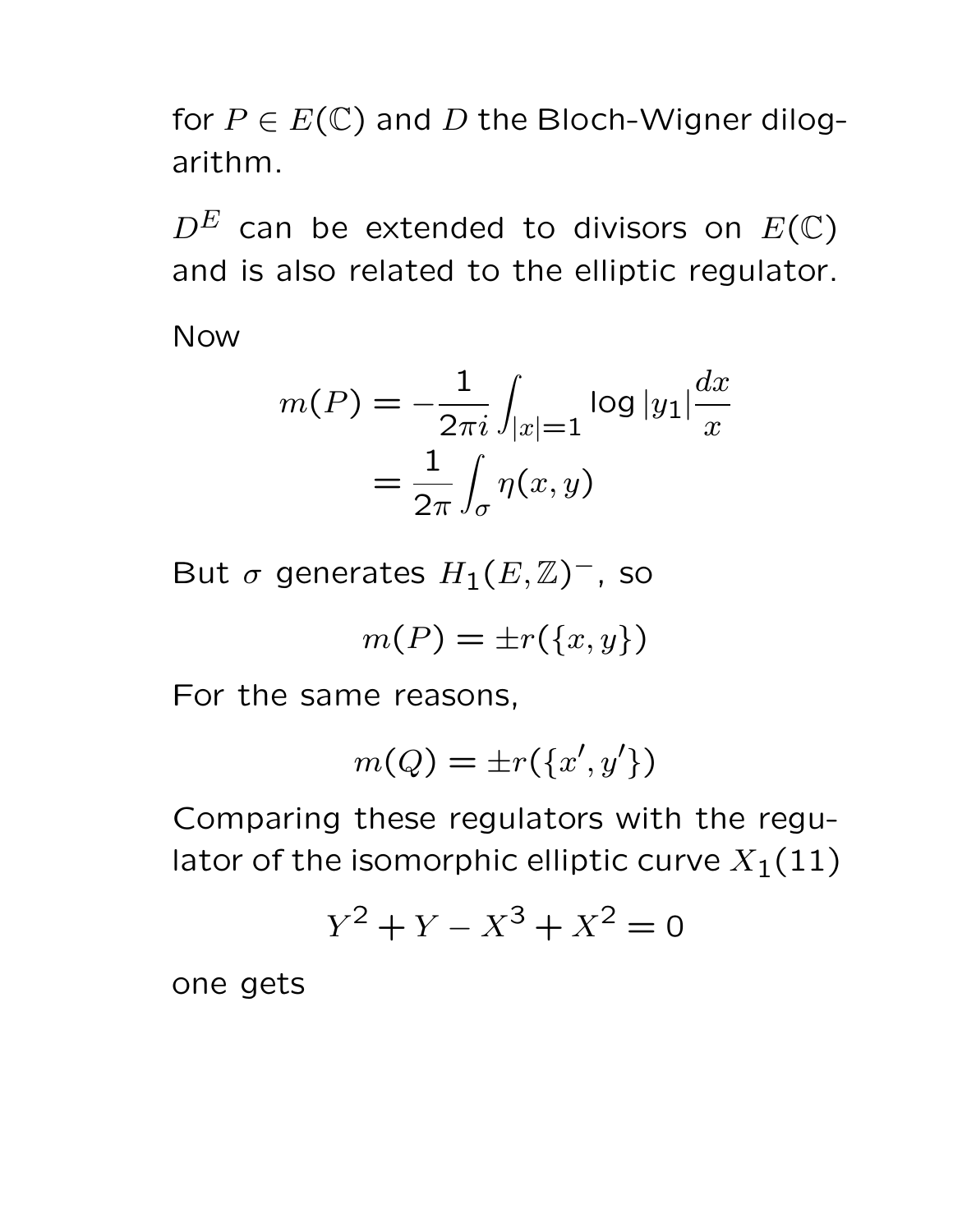$$
7r({X,Y}) + r({x,y}) = 0
$$
  
-5r({X,Y}) + r({x',y'}) = 0

that is

$$
5m(P) = 7m(Q)
$$

Moreover, you get more, the proof of an "exotic" relation suspected by Bloch and Grayson

$$
3D^E(P) = 2D^E(2P)
$$

if  $P = (0, 0)$  is a 5-torsion point of  $X_1(11)$ .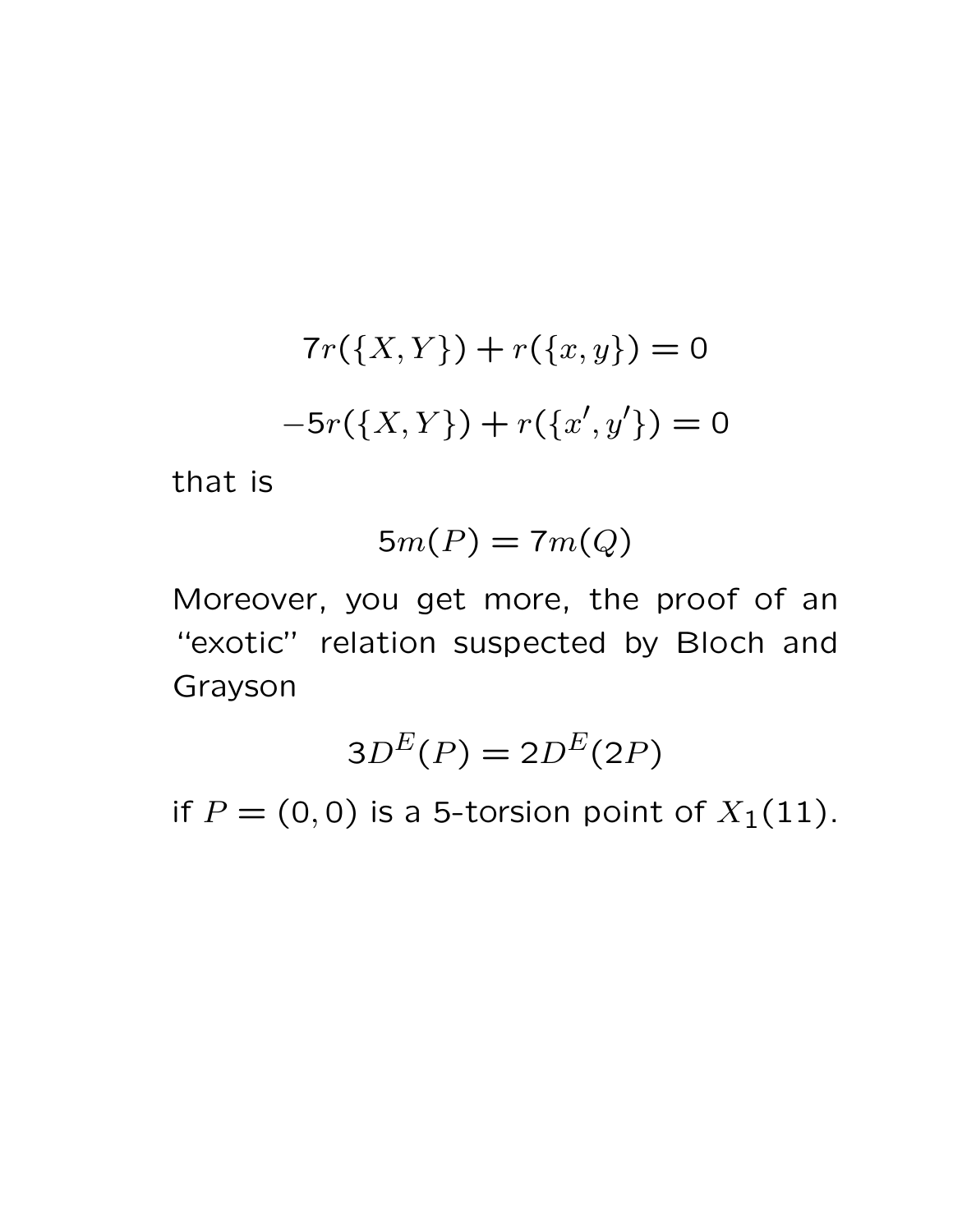## **SURFACES**

Consider the family of Laurent polynomials

$$
Q_k = X + \frac{1}{X} + Y + \frac{1}{Y} + Z + \frac{1}{Z} + XY + \frac{1}{XY} + ZY + \frac{1}{ZY} + XYZ + \frac{1}{XYZ} - k.
$$

and the relation guessed by Boyd

$$
2m(Q_{-36}) \stackrel{?}{=} 4m(Q_{-6}) + m(Q_0)
$$

What is under?

Computations possible thanks to the following result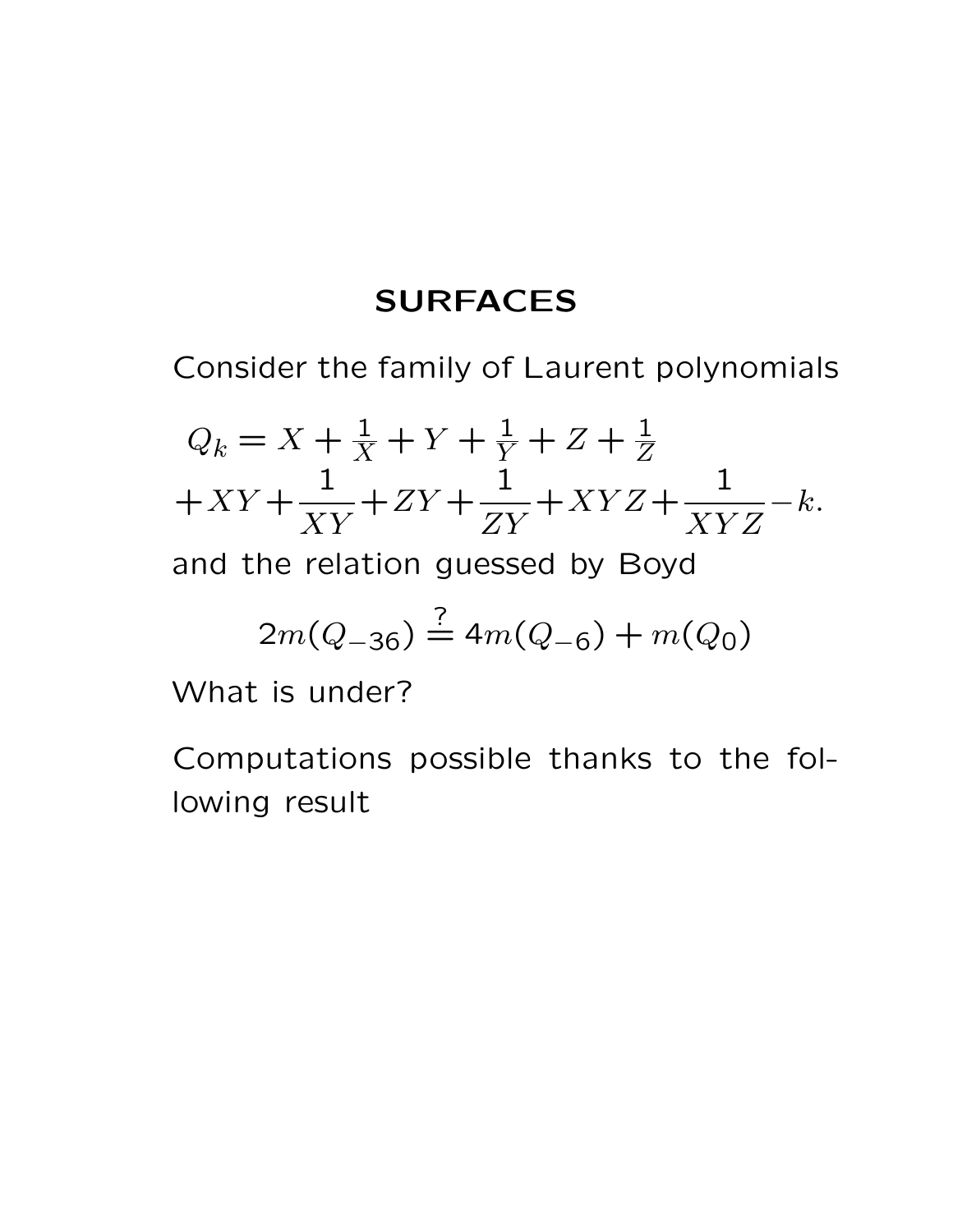Theorem 1. (*B. 2005)* Let  $k = -(t + \frac{1}{t}) - 2$ and

$$
t = \frac{\eta(3\tau)^4 \eta(12\tau)^8 \eta(2\tau)^{12}}{\eta(\tau)^4 \eta(4\tau)^8 \eta(6\tau)^{12}}.
$$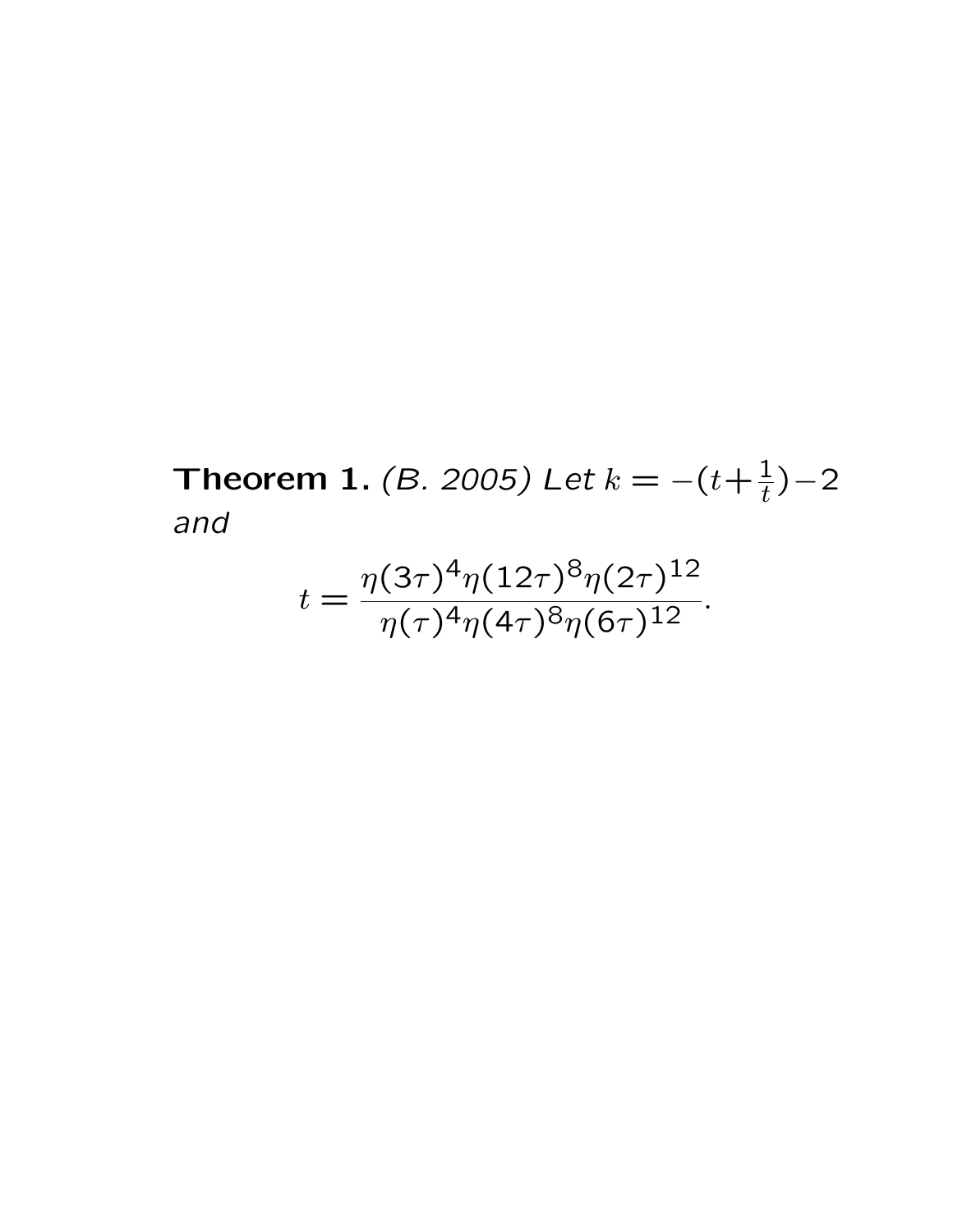$$
m(Q_k) = \frac{\Im \tau}{8\pi^3} \left\{ \sum_{m,\kappa}^{\prime} (
$$
  
\n
$$
2(2\Re \frac{1}{(m\tau + \kappa)^3 (m\bar{\tau} + \kappa)} + \frac{1}{(m\tau + \kappa)^2 (m\bar{\tau} + \kappa)^2})
$$
  
\n
$$
-32(2\Re \frac{1}{(2m\tau + \kappa)^3 (2m\bar{\tau} + \kappa)} + \frac{1}{(2m\tau + \kappa)^2 (2m\bar{\tau} + \kappa)^2})
$$
  
\n
$$
-18(2\Re \frac{1}{(3m\tau + \kappa)^3 (3m\bar{\tau} + \kappa)} + \frac{1}{(3m\tau + \kappa)^2 (3m\bar{\tau} + \kappa)^2})
$$
  
\n
$$
+ 288(2\Re \frac{1}{(6m\tau + \kappa)^3 (6m\bar{\tau} + \kappa)^2}) + \frac{1}{(6m\tau + \kappa)^2 (6m\bar{\tau} + \kappa)^2})
$$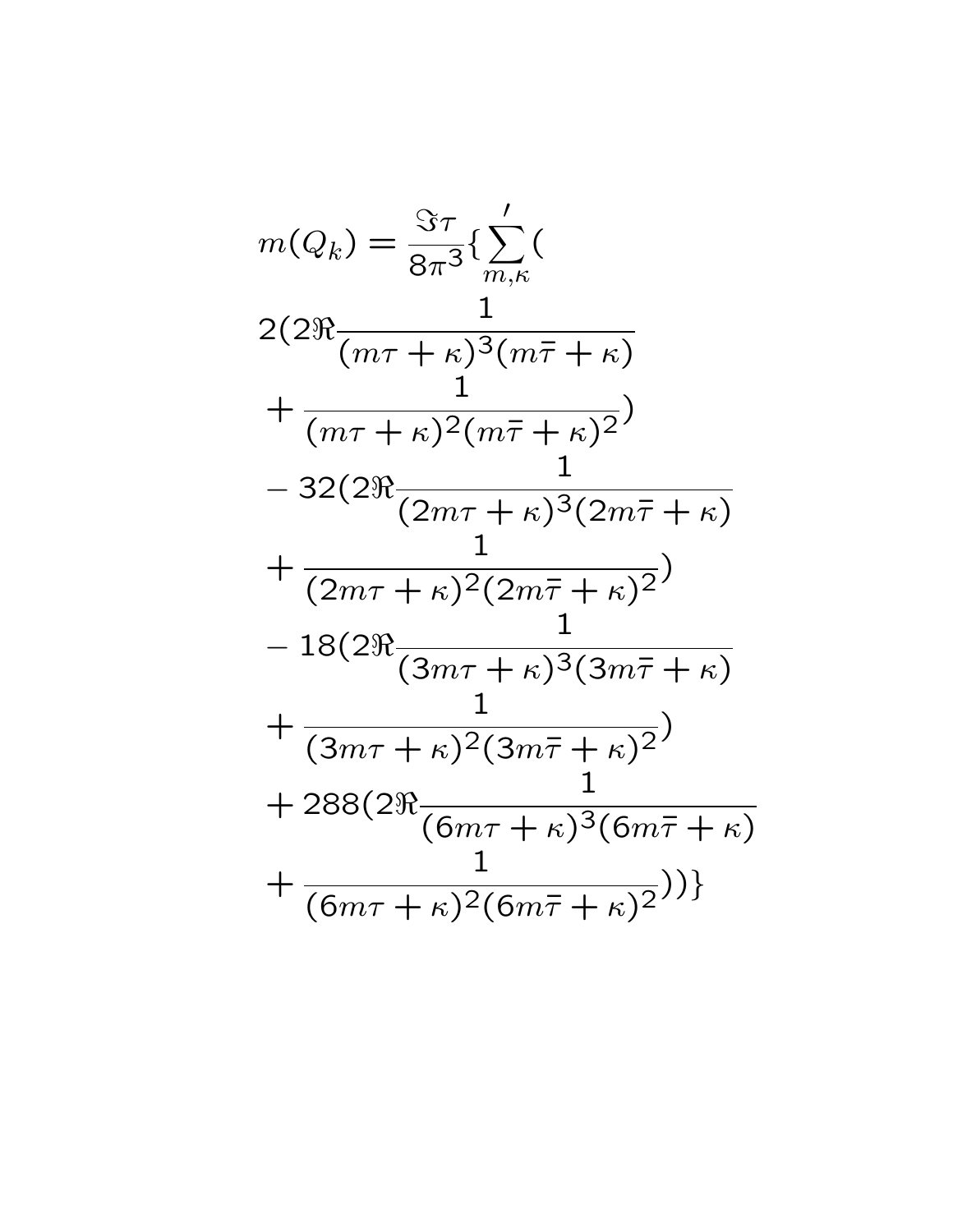#### Brief comments

- More geometry is necessary since  $Q_k$  define K3-surfaces  $X_k$ .
- $-$  Since  $X_k$  is  $K$ 3, there is on  $X_k$  a unique (up to scalars) holomorphic 2-form
- $-$  Since  $X_k$  is  $K$ 3, one can define periods
- The family of periods satisfy a P.F. differential equation of order 3.
- $-\ \frac{dm(P_k)}{dk}$  is a period of  $X_k$
- The family is modular, so the previous formulae.
- $-$  For some  $X_k$ , the singular ones,  $m(P_k)$ is related to the  $L$ -series of the variety.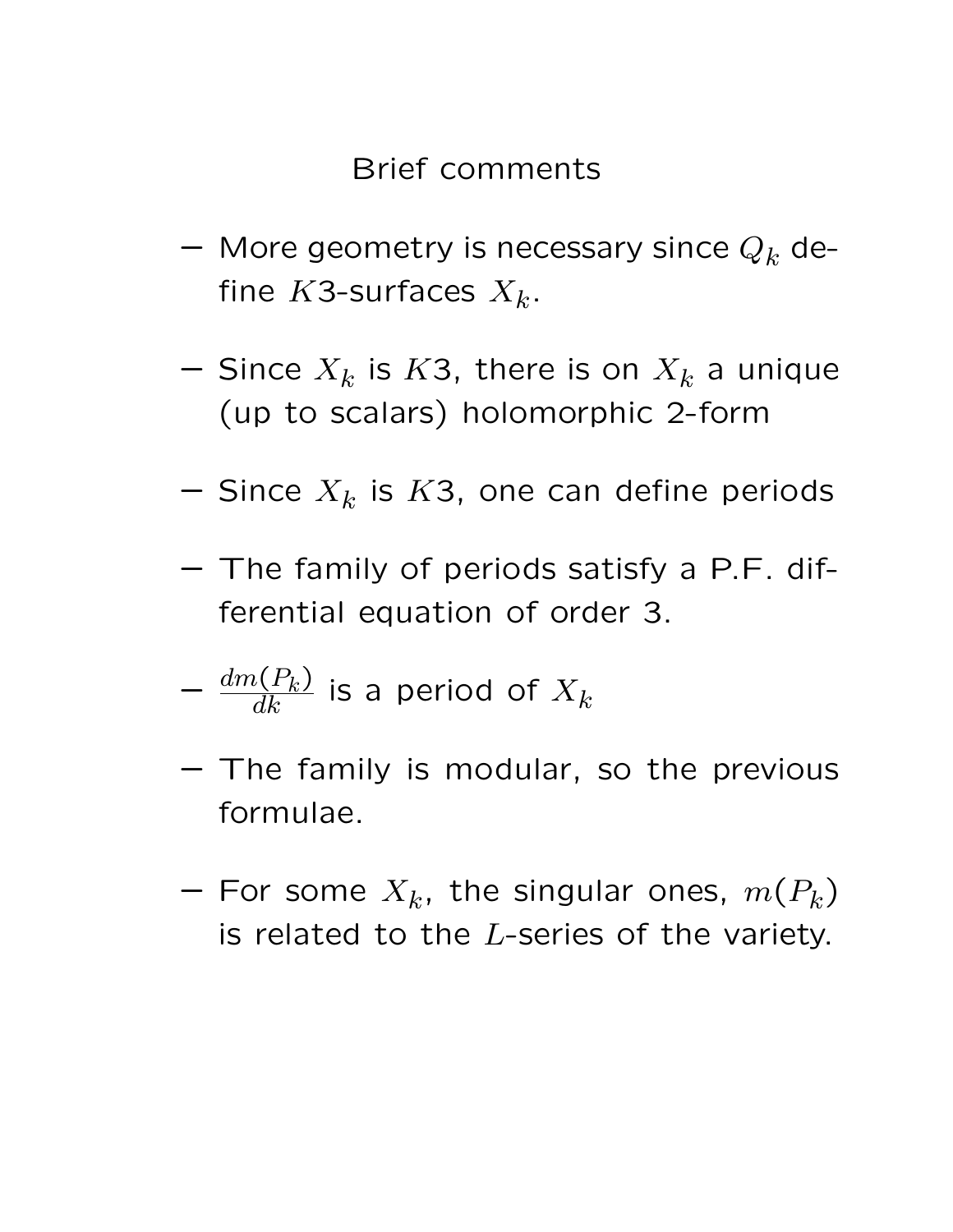- One of the most important result on K3-surfaces is a theorem of Morrison: A K3-surface, M-polarized, with Picard
	- number 19, has a Shioda-Inose structure, that is

$$
X \t A = E \times E/C_N
$$
  

$$
Y = Kum(A/\pm)
$$

where  $C_N$  is a cyclic group of isogeny and  $X/\langle \iota \rangle$  is birationally isomorphic to  $Y$ .

 $-$  If X is singular (Picard number 20), then  $E$  has complex multiplication.

Now we get the theorem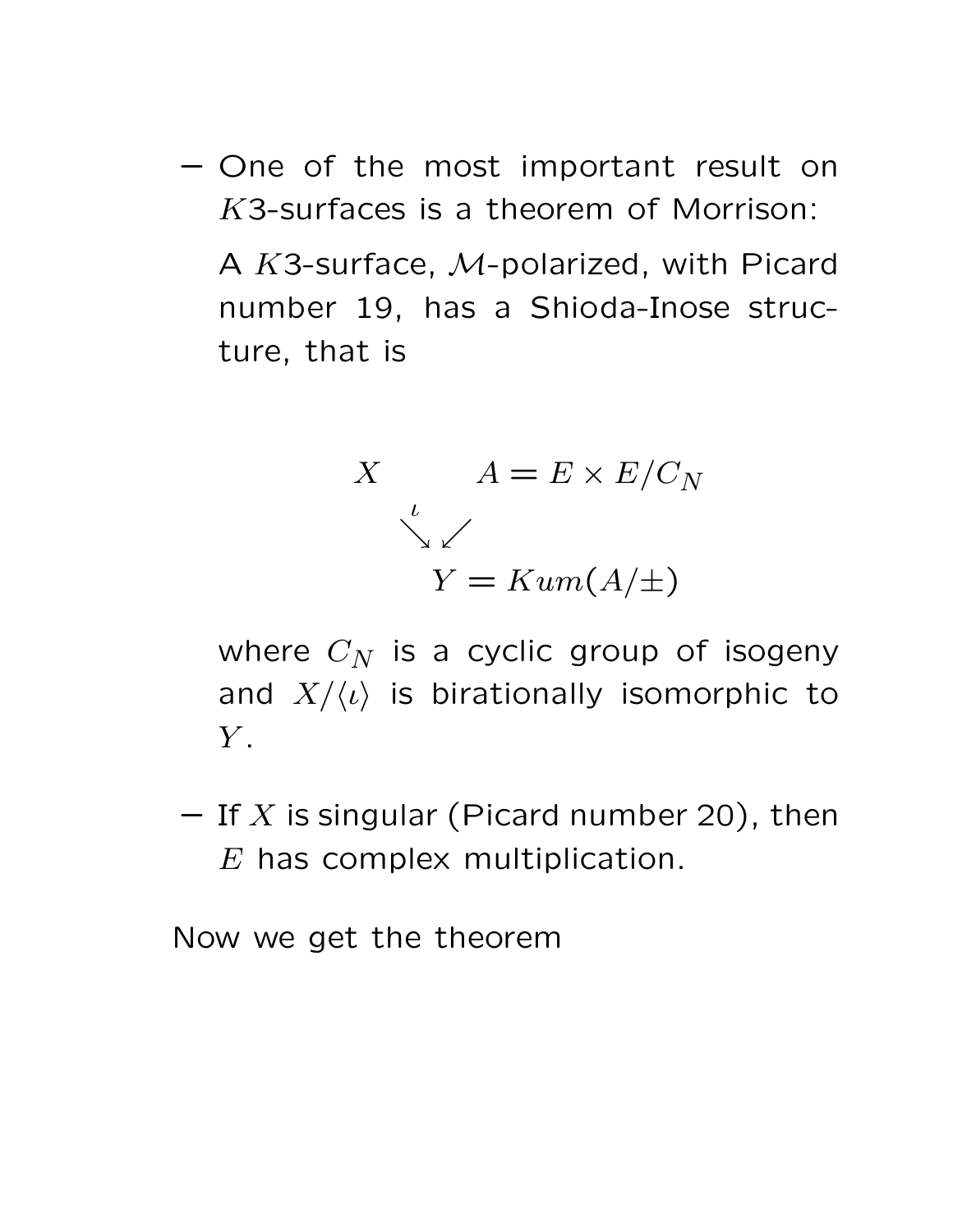#### Theorem 2. (B. 2005)

Let Q( √  $(-3)$  and  $R = (1, 2)$ √  $(-3) \subset R' =$ (1, √  $\overline{-3}$ ) two orders of discriminants  $-48$ (resp.  $-12$ ), with class numbers 2 (resp. 1).

Let  $\Phi_R$  (resp.  $\Phi_{R'}$ ) the Hecke Grössencharacter of weight 3:

$$
\Phi_R(\alpha R) = \alpha^2 \quad \Phi_R(P) = -3 \quad P = (3, 2\sqrt{-3})
$$

$$
\Phi_{R'}(\beta R') = \beta^2
$$

Then the relation

 $2m(Q_{-36}) = 4m(Q_{-6}) + m(Q_0)$ 

is equivalent to

$$
\frac{9}{8} \sum_{m,\kappa}^{\prime} \frac{m^2 - 3\kappa^2}{(m^2 + 3\kappa^2)^3}
$$
  
= 
$$
\sum_{m,\kappa}^{\prime} \left(\frac{4m^2 - 3\kappa^2}{(4m^2 + 3\kappa^2)^3} - \frac{12m^2 - \kappa^2}{(12m^2 + \kappa^2)^3}\right)
$$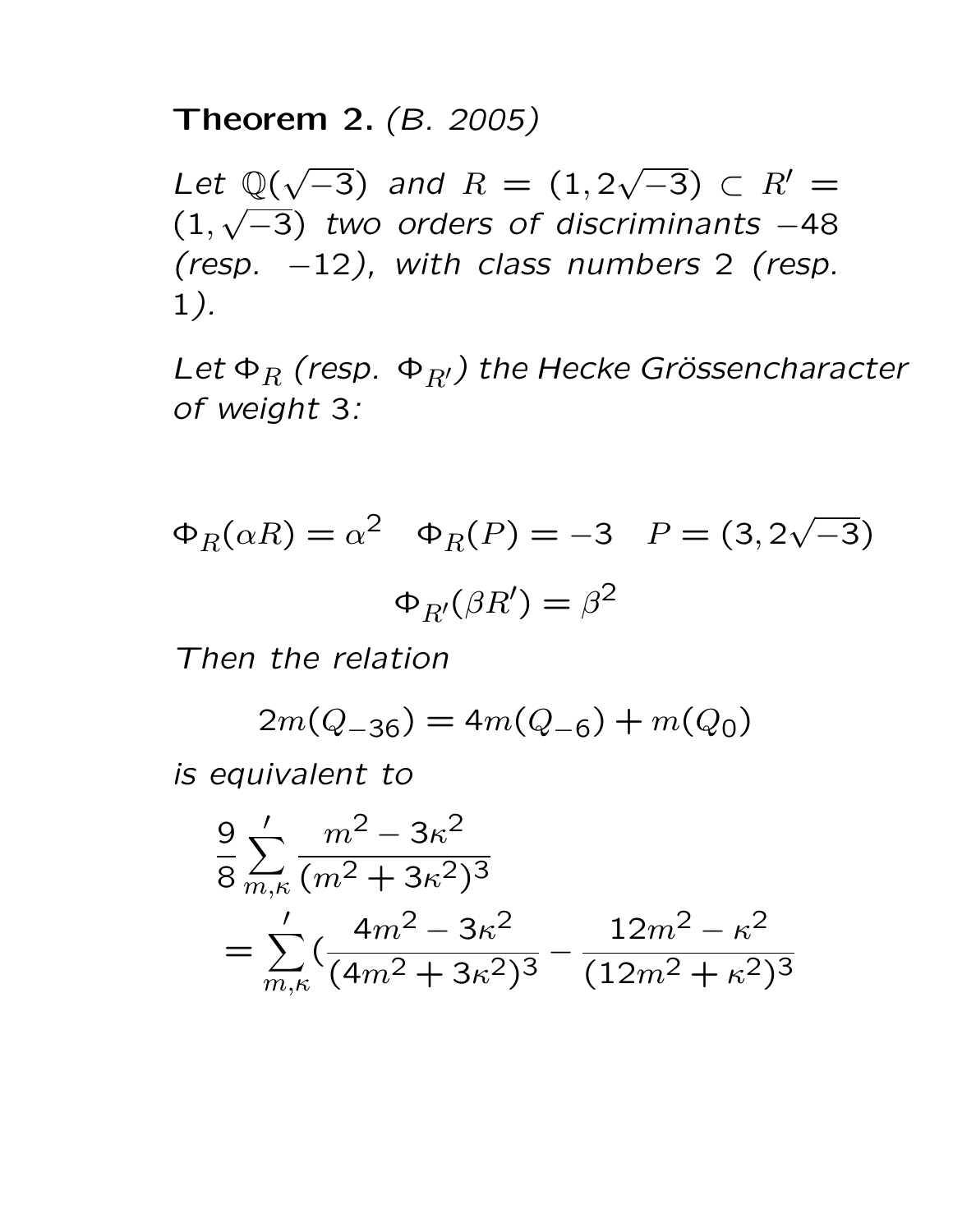•Zagier proved that this is in fact a relation between the L-series of weight 3 modular forms for  $\Gamma_0(4)$ 

 $(1+2\times4^{1-s})L(f,s)=L(f_1,s)+L(f_2,s)$ 

where  $f = [\theta_1, \theta_3]$ ,  $f_1 = [\theta_1, \theta_{12}]$  and  $f_2 =$  $[\theta_4, \theta_3]$  are Rankin-Cohen brackets.

$$
\theta_a = \sum_{n \in \mathbb{Z}} q^{an^2}
$$

$$
RC(g, h) = [g, h] = kgh' - lg'h
$$

is a modular form of weight  $k+l+2$  if g is of weight  $k$  and  $h$  of weight  $l$ .